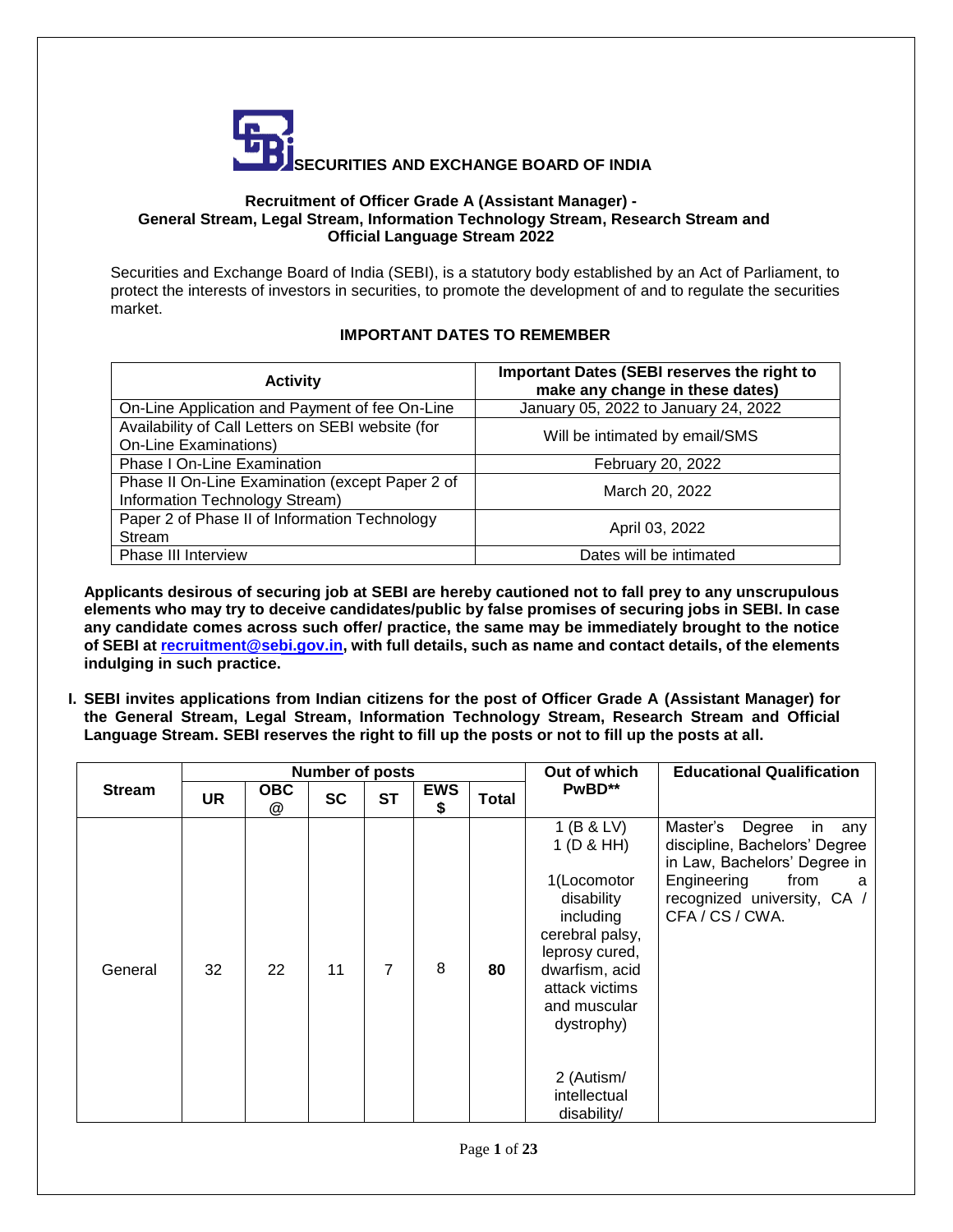|                           |                |                 | <b>Number of posts</b> |             |                  |              | Out of which                                                                                                                                                                                                     | <b>Educational Qualification</b>                                                                                                                                                                                                                                                                       |
|---------------------------|----------------|-----------------|------------------------|-------------|------------------|--------------|------------------------------------------------------------------------------------------------------------------------------------------------------------------------------------------------------------------|--------------------------------------------------------------------------------------------------------------------------------------------------------------------------------------------------------------------------------------------------------------------------------------------------------|
| <b>Stream</b>             | <b>UR</b>      | <b>OBC</b><br>@ | <b>SC</b>              | <b>ST</b>   | <b>EWS</b><br>\$ | <b>Total</b> | PwBD**                                                                                                                                                                                                           |                                                                                                                                                                                                                                                                                                        |
|                           |                |                 |                        |             |                  |              | specific learning<br>disability/mental<br>illness/multiple<br>disabilities from<br>amongst<br>persons under<br>clauses $(a)$ to $(d)$<br>including deaf -<br>blindness)*                                         |                                                                                                                                                                                                                                                                                                        |
| Legal                     | 11             | $\overline{2}$  | 1                      | 1           | 1                | 16           | 1 (Autism/<br>intellectual<br>disability/<br>specific learning<br>disability/mental<br>illness/multiple<br>disabilities from<br>amongst<br>persons under<br>clauses (a) to (d)<br>including deaf -<br>blindness) | Bachelor's Degree in Law<br>from a recognized University<br>/ Institute.                                                                                                                                                                                                                               |
|                           |                |                 |                        |             |                  |              | 1 (B & LV) $*$                                                                                                                                                                                                   | Bachelor's<br>Degree<br>in                                                                                                                                                                                                                                                                             |
|                           |                |                 |                        | $2^*$       |                  | $2^*$        |                                                                                                                                                                                                                  | Engineering<br>(Electrical<br>Electronics / Electronics And<br>Communication / Information<br>Technology<br>$\sqrt{2}$<br>Computer<br>Science) OR Masters in                                                                                                                                           |
| Information<br>Technology | 5              | $\overline{2}$  | 3                      | 1           | 1                | 12           | 1 ( $D$ & HH) <sup>*</sup><br>1 $(LV)^*$                                                                                                                                                                         | Computers Application OR<br>Bachelor's Degree in any<br>discipline<br>with<br>a<br>post<br>qualification<br>graduate<br>(minimum 2 years duration)<br>in Computers / Information<br>Technology.                                                                                                        |
| Research                  | 4              | $1^*$           | 1                      | $\mathbf 0$ | $\mathbf 0$      | $1^*$        | $1(D & HH)^*$                                                                                                                                                                                                    | Master's Degree in Statistics<br>/ Economics / Commerce /<br><b>Business</b><br>Administration                                                                                                                                                                                                         |
|                           |                | 1               |                        |             |                  | 6            |                                                                                                                                                                                                                  | (Finance) / Econometrics<br>from a recognized University<br>/ Institute.                                                                                                                                                                                                                               |
| Official<br>Language      | $\overline{2}$ | 1               | 0                      | $\mathbf 0$ | 0                | $\mathbf{3}$ | $1(HH)^*$                                                                                                                                                                                                        | Master's Degree in Hindi with<br>English as one of the<br>at<br>subjects<br>Bachelor's<br>Degree level or Master's<br>Degree in Sanskrit / English /<br>Economics / Commerce with<br>Hindi as<br>subject at<br>$\mathbf{a}$<br>Bachelor's Degree level from<br>a recognized University /<br>Institute. |

\* Indicates backlog vacancies.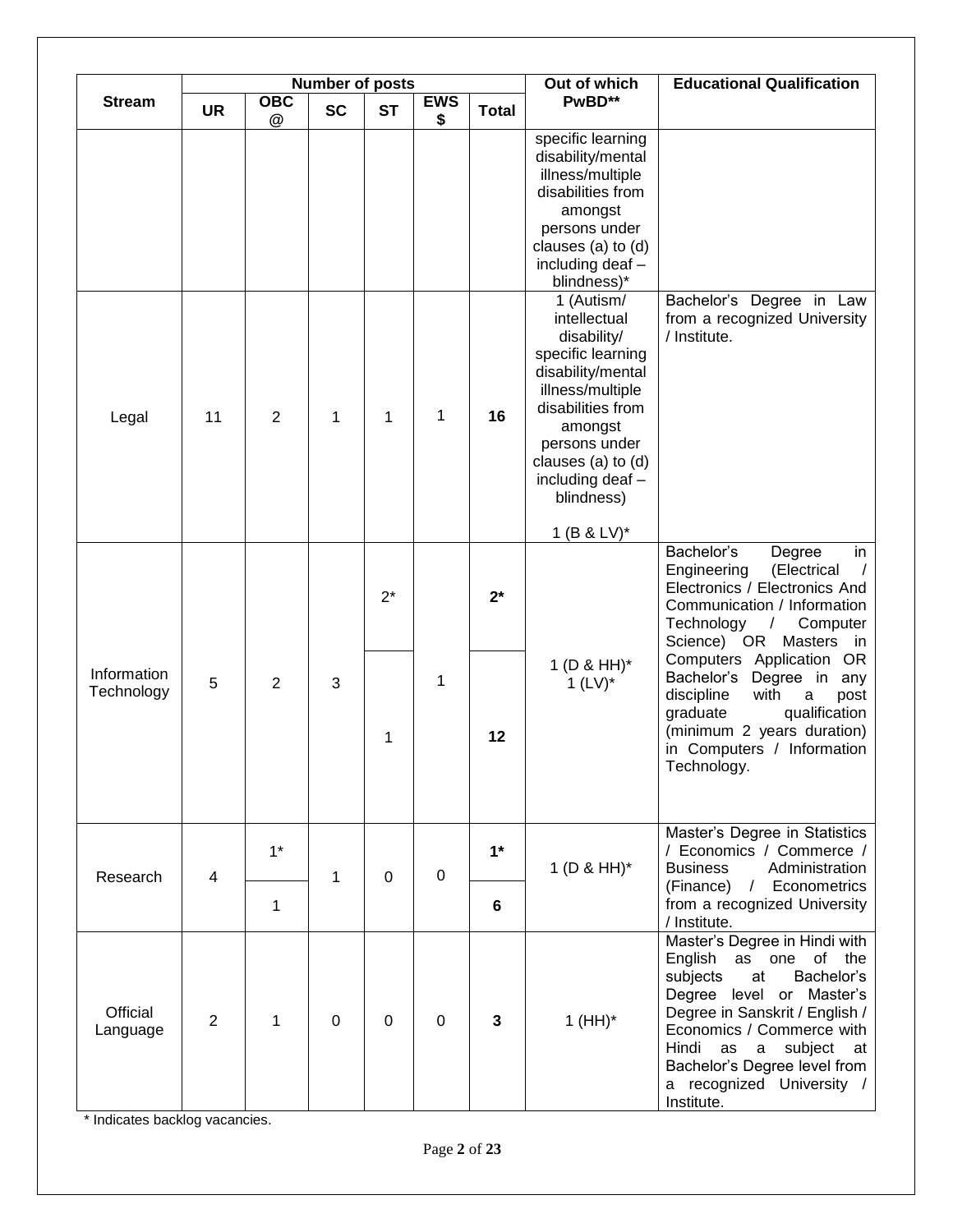@ Candidates belonging to OBC category but coming in the 'Creamy Layer' are not entitled to OBC reservation.

\$ **Economically Weaker Sections (EWSs):** Reservations for Economically Weaker Sections (EWSs) in recruitment is governed by Office Memorandum No.36039/1/2019-Estt(Res) dated 31.01.2019 of Department of Personnel & Training, Ministry of Personnel, Public Grievances & Pensions, Government of India.

*Disclaimer: "EWSs vacancies are tentative and subject to further directives of Government of India and outcome of any litigation. The appointment is provisional and is subject to the Income & Asset certificate being verified through proper channels".* Benefit of reservation under EWSs category can be availed upon production of an 'Income and Asset Certificate' valid for Financial Year 2021-22 issued by a Competent Authority on the basis of gross annual income of FY 2020-21 in the format prescribed by Government of India. Candidates may please note that they should be in possession of "Income and Assets Certificate" as mentioned above issued on or after 01.04.2021 and before the date of document verification at the time of interview. 'Income and Asset Certificate' shall be submitted by such candidates at the time of interview (if called for interview). No request for extension of time for production of 'Income & Asset Certificate' beyond the said date shall be entertained.

Candidates qualifying for Phase III i.e interview under EWS category would be required to submit EWS certificate, as mentioned in the advertisement, at the time of interview. In case candidates fail to produce the same at the time of interview, they will not be allowed to appear for interview. Further, their request for interview under General category will also not be entertained.

\*\* **Persons with Benchmark Disabilities (PwBD):** PwBD candidates may belong to any category (i.e. GEN/ SC/ ST/ OBC/ EWSs) and they will be eligible for age relaxations. Reservation for PwBD is horizontal and within the overall vacancies for the posts. With respect to backlog vacancies reserved for Persons with Benchmark Disability (PwBD), if a suitable person with the benchmark disability for which the vacancy is reserved is not available, it may be filled by interchange among the other categories of benchmark disabilities, subject to the posts having been identified suitable for such disabilities. In case no suitable person with benchmark disability is available for filling up the reserved vacancy, SEBI may fill up the vacancy by a person other than a Person with Benchmark Disability.

**Note 1:** A Post Graduate Diploma in any discipline from a recognized University / Institute will be acceptable as educational requirement for General Stream and a Post Graduate Diploma in Statistics / Economics / Commerce / Business Administration (Finance) / Econometrics from a recognized University / Institute will be acceptable as educational requirement for Research Stream, provided the same is recognized as equivalent to a Master' Degree in that discipline by Govt. of India. The onus to provide necessary document in this regard shall be on the candidates.

**Note 2:** Candidates are permitted to apply for maximum of 2 streams only for which he/she is eligible to apply, as per their educational qualifications. Separate on-line application for each stream will have to be submitted and requisite fees is to be paid for each application. In case a candidate applies more than once in a Single Stream and/ or applies for more than 2 Streams, only the latest applications shall be considered valid and the other applications shall be rejected.

Request for change/ correction in any particulars (including category) in the application form, once application is finally submitted, will not be entertained under any circumstances. No correspondence/ phone/ email will be entertained in this regard. Candidates are advised to fill up the online application carefully and furnish the correct information in the application.

**Note 3:** The officers recruited in any stream may be posted to any department of SEBI, irrespective of their streams.

**Note 4:** Candidates who have appeared for the final examinations and waiting for the results are eligible to appear for the Phase I, Phase II and Phase III of selection process. However, the offer to join SEBI to the selected candidates shall be subject to production of necessary documents evidencing successfully obtaining the requisite qualification.

**Note 5:** The date of passing eligibility examination will be the date appearing on the mark sheet or provisional certificate issued by the University/ Institute. In case the result of a particular examination is posted on the website of the University/ Institute, a certificate issued by the appropriate authority of the University/ Institute indicating the date on which the result was posted on the website will be taken as the date of passing.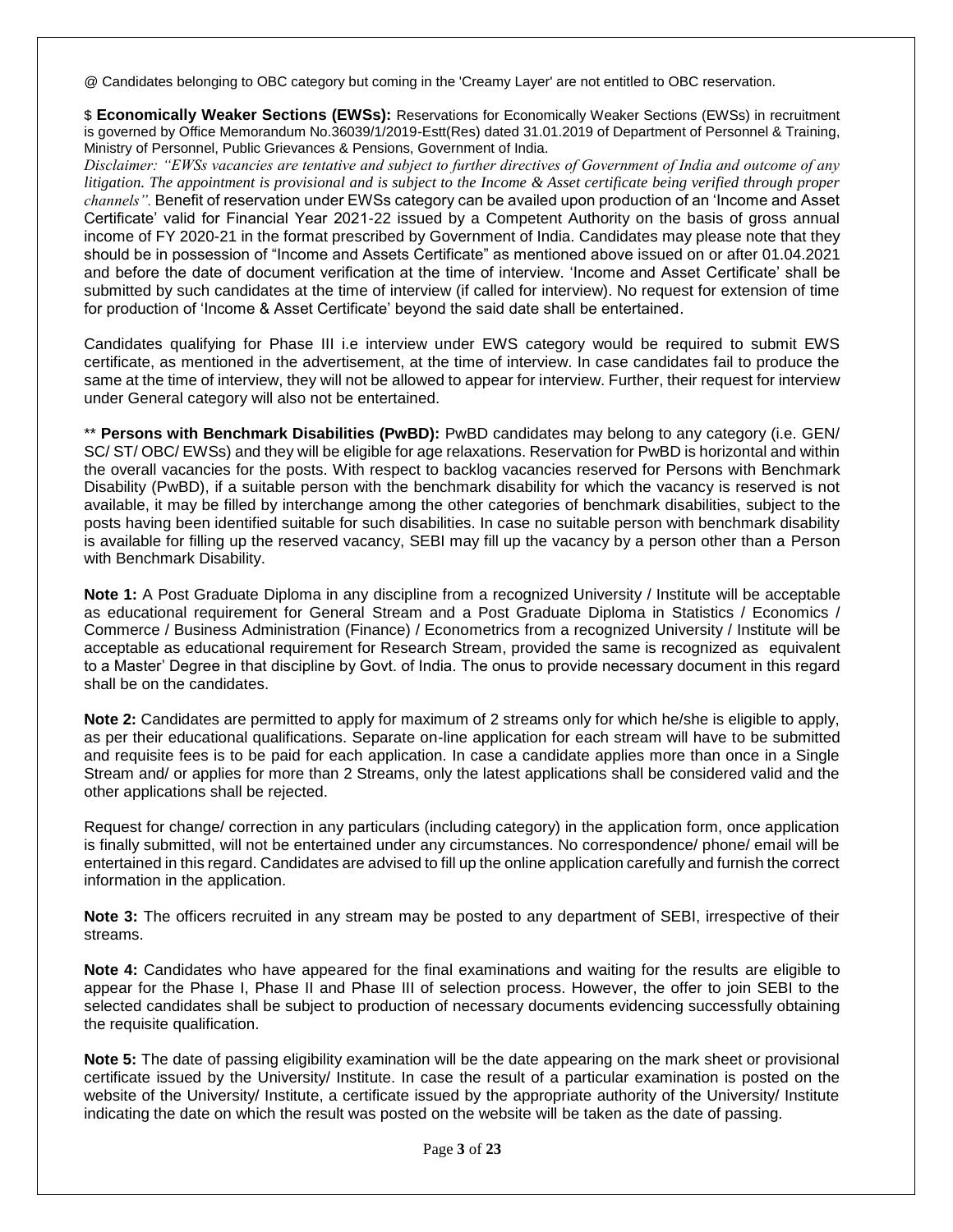## **Age Limit (as on 31/12/2021):**

- a. A candidate must not have exceeded the age of 30 years as on December 31, 2021 i.e., candidate must have been born on or after January 01, 1992.
- b. The upper age-limit prescribed above will be relaxable:
	- i. up to a maximum of five years for candidates belonging to a Scheduled Caste or a Scheduled Tribe if the posts are reserved for them;
	- ii. up to a maximum of three years in the case of candidates belonging to Other Backward Classes who are eligible to avail of reservation applicable to such candidates if the posts are reserved for them;
- c. Only those candidates belonging to 'Non Creamy Layer' are eligible to apply under OBC Category. The OBC candidates who belong to 'Creamy Layer' are not entitled to apply under OBC Category. Candidates belonging to OBC category but coming in the 'Creamy Layer' are not entitled to OBC reservation. They should indicate their category as 'Unreserved'. Candidates belonging to the OBC (NCL) category should be in possession of OBC (NCL) certificate issued on or after 01.04.2021 and before the date of document verification at the time of interview. OBC (NCL) certificate shall be submitted by such candidates at the time of interview (if called for interview). No request for extension of time for production of OBC (NCL) Certificate beyond the said date shall be entertained.

Candidates qualifying for Phase III i.e interview under OBC category would be required to submit OBC(NCL) certificate, as mentioned in the advertisement, at the time of interview,. In case candidates fail to produce the same at the time of interview, they will not be allowed to appear for interview. Further, their request for interview under General category will also not be entertained.

- d. Relaxation of 10 (ten) years for PwBD candidates shall be applicable whether the post is reserved or not. Relaxation of 13 (thirteen) years for PwBD (OBC) candidates where vacancies are reserved for OBC candidates. Relaxation of 15 (fifteen) years for PwBD (SC/ST) candidates where vacancies are reserved for SC/ST candidates.
- e. Relaxation of 5 (five) years for Ex-servicemen. Ex-servicemen include Emergency Commissioned Officers/Short Service Commissioned Officers, who have rendered at least five years continuous Military Service and have been released a) on completion of assignment (including those whose assignment is due to be completed within one year from December 31, 2021) otherwise than by way of dismissal or discharge on account of misconduct or inefficiency or b) on account of physical disability physical disability attributable to Military Service or c) on invalidment. Emergency Commissioned Officers/Short Service Commissioned Officers who have completed their initial period of assignment of five years of Military Service but whose assignment has been extended beyond five years and in whose case the Ministry of Defence issues certificates that they would be released on selection within three months from the date of receipt of offer of appointment*.*
- f. Candidates belonging to the Scheduled Castes and the Scheduled Tribes and the Other Backward Classes who are also covered under the category of Persons with Benchmark Disabilities and Exservicemen will be eligible for grant of cumulative age-relaxation.

Where there is no vacancy reserved for OBC/SC/ST/EWS category candidates, such candidates can still apply. However, they will not be eligible for any relaxations. SC/ ST candidates are exempt from payment of application fee even in such case but will have to pay specified intimation charges.

**II. MODE OF SELECTION:** Mode of selection shall be a three stage process i.e. Phase I (on-line screening examination consisting of two papers of 100 marks each), Phase II (on-line examination consisting of two papers of 100 marks each) and Phase III (Interview).

#### **a. Phase I On-Line Examination:**

An online screening examination consisting of two papers (Multiple Choice questions of 100 marks each) will be held on February 20, 2022. The exam will consist of:

| Paper   | <b>Streams/ Subjects</b>                                                                          | <b>Maximum</b> | <b>Duration</b> | Cut off |
|---------|---------------------------------------------------------------------------------------------------|----------------|-----------------|---------|
|         |                                                                                                   | <b>Marks</b>   |                 |         |
| Paper 1 | All Streams: Multiple choice questions on the<br>subjects viz. General Awareness (including some  | 100            | 60 minutes      | 30%     |
|         | questions related to Financial Sector of easy to<br>moderate difficulty level), English Language, |                |                 |         |
|         | Quantitative Aptitude and Test of Reasoning.                                                      |                |                 |         |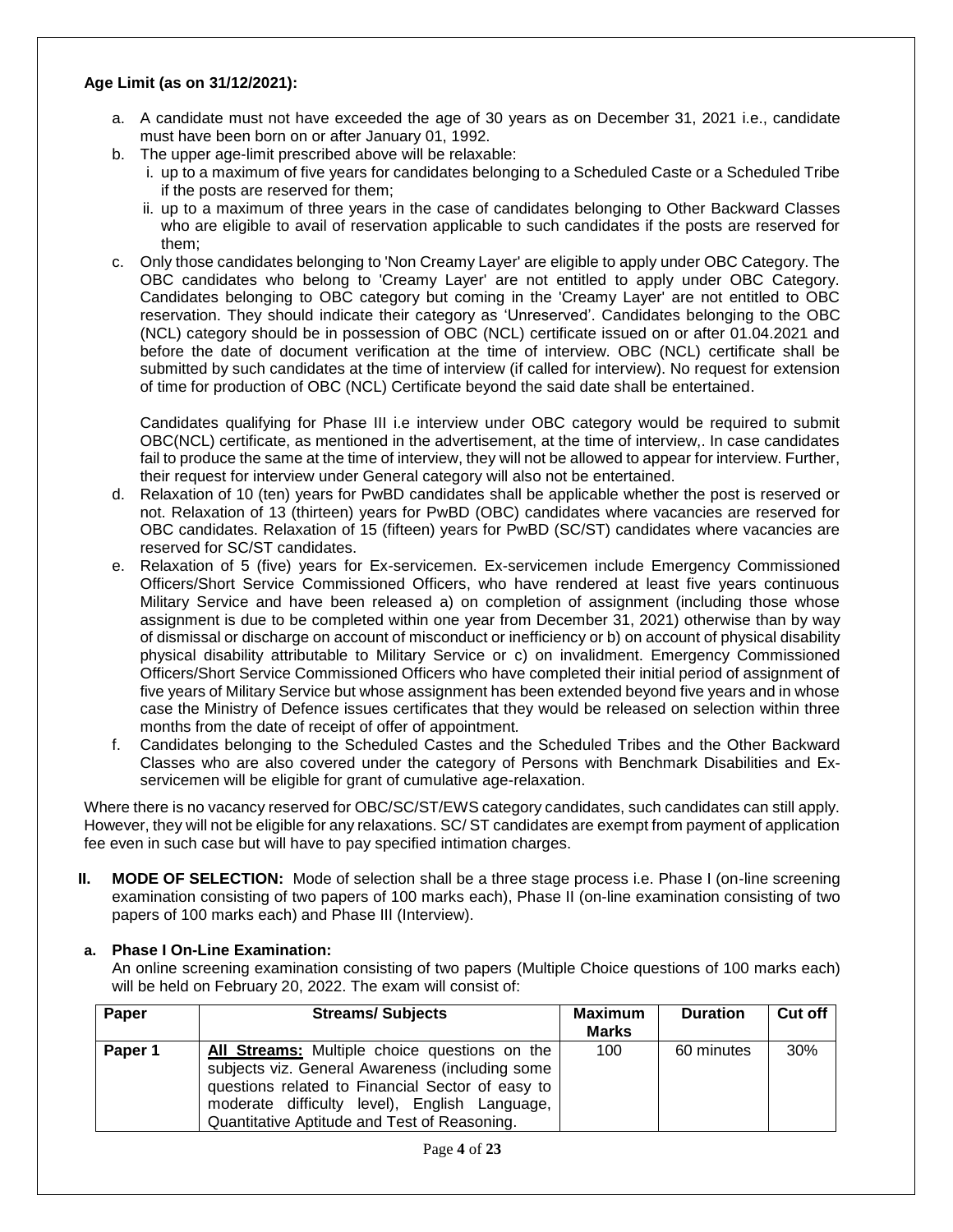| Paper                    | <b>Streams/ Subjects</b>                                                                                                                                                                                                                                                          | <b>Maximum</b><br><b>Marks</b> | <b>Duration</b> | Cut off |
|--------------------------|-----------------------------------------------------------------------------------------------------------------------------------------------------------------------------------------------------------------------------------------------------------------------------------|--------------------------------|-----------------|---------|
|                          | <b>General Stream:</b> Multiple choice questions on<br>subjects Commerce, Accountancy, Management,<br>Finance, Costing, Companies Act and Economics.                                                                                                                              | 100                            | 40 minutes      | 40%     |
| Paper 2                  | Information Technology & Official<br>Legal,<br><b>Language stream:</b> Multiple choice questions on<br>Specialized subject related to stream.<br><b>Research Stream:</b> - Multiple choice questions on<br>subjects Economics, Econometrics, Statistics,<br>Finance and Commerce. | 100                            | 40 minutes      | 40%     |
| <b>Aggregate Cut off</b> |                                                                                                                                                                                                                                                                                   |                                |                 | 40%     |

- i. There shall be negative marking (1/4th of marks assigned to the question) for the Paper 1 and Paper 2 in Phase I.
- ii. There shall be a cut-off of minimum 30% for Paper 1 (no sectional cut-off shall be there) and a cut-off of minimum 40% for Paper 2 in Phase I.
- iii. Candidates would need to secure separate cut-off in each paper as mentioned at (ii) above as well as aggregate cut-off marks of 40% in Phase I exam to be shortlisted for Phase II. Marks obtained in Phase I shall be used only for shortlisting the candidates for Phase II examination process and will not be counted for final selection of the candidates.
- iv. Subject to the criteria mentioned at (iii) above, all the candidates who clear Phase I shall be shortlisted for Phase II. List of candidates shortlisted for Phase II will be made available on SEBI website.

Syllabus for Paper 2 in Phase I is available in the **Annexure** to this advertisement.

## b. **Phase II On-Line Examination:**

An on-line examination consisting of two papers of 100 marks each will be held on March 20, 2022 (except Paper 2 of Information Technology Stream). Paper 2 of Information Technology Stream will be held on April 03, 2022. The papers shall be as follows:

| Paper                    | <b>Streams/ Subjects</b>                        | <b>Maximum</b> | <b>Duration</b> | <b>Cut off</b> | Weigh             |
|--------------------------|-------------------------------------------------|----------------|-----------------|----------------|-------------------|
|                          |                                                 | Marks          |                 |                | tage              |
| Paper 1                  | All streams: English (Descriptive Test) to test | 100            | 60              | 30%            | 1/3 <sup>rd</sup> |
|                          | the drafting skills                             |                | minutes         |                |                   |
|                          | General Stream: Multiple choice questions on    |                |                 |                |                   |
|                          | subjects<br>Commerce, Accountancy,              | 100            | 40              | 40%            | 2/3 <sup>rd</sup> |
|                          | Management, Finance, Costing, Companies         |                | minutes         |                |                   |
|                          | Act and Economics.                              |                |                 |                |                   |
|                          | Legal, and Official<br>Language<br>stream:      |                |                 |                |                   |
| Paper 2*                 | Multiple choice questions on Specialized        |                |                 |                |                   |
|                          | subject related to stream.                      | 100            | 40              | 40%            | $2/3$ rd          |
|                          | Research Stream: Multiple choice questions      |                | minutes         |                |                   |
|                          | subjects Economics, Econometrics,<br>on         |                |                 |                |                   |
|                          | Statistics, Finance and Commerce.               |                |                 |                |                   |
|                          | Information Technology Stream: Coding           | 100            | 180             | 40%            | 2/3 <sup>rd</sup> |
|                          | Test (Languages: C++/JAVA/Python)               |                | minutes         |                |                   |
| <b>Aggregate Cut off</b> |                                                 |                |                 | 50%            |                   |

\* Paper 2 of Phase II of Information Technology Stream shall be held separately on April 03, 2022 for which separate call letters shall be issued to candidates.

- i. Candidates shortlisted for Phase II will be issued new Hall Tickets.
- ii. For candidates who have applied in multiple streams, Paper 2 will be conducted in various shifts, the timings of which will be intimated in the Hall Ticket. Paper 2 of IT stream shall be held separately on April 03, 2022.
- iii. There shall be negative marking (1/4th of marks assigned to the question) for Paper 2 in Phase II (except IT stream).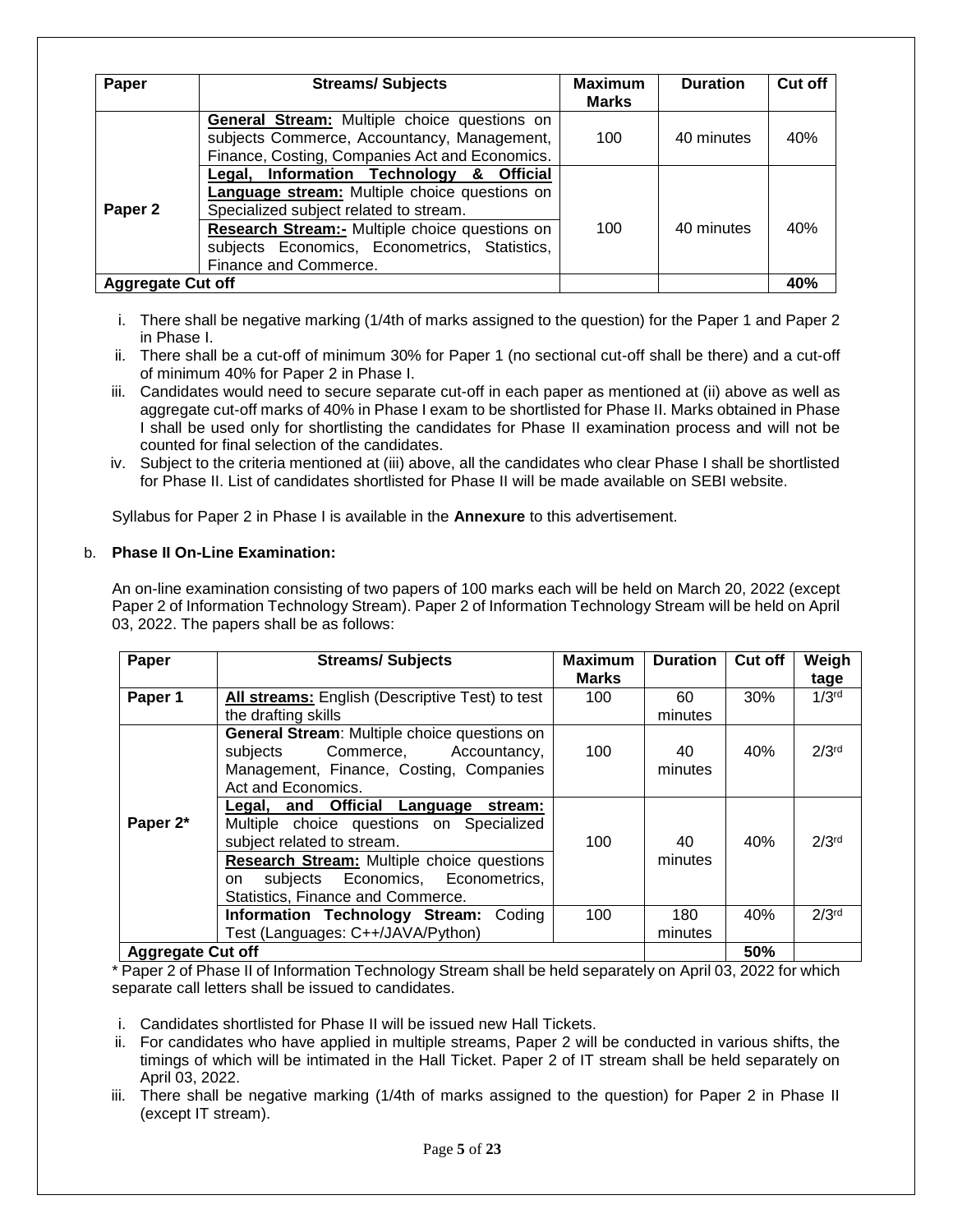- iv. There shall be a cut-off of minimum 30% for Paper 1 and a cut-off of minimum 40% for Paper 2 in Phase II.
- v. Candidates would need to secure separate cut-off in each paper as mentioned at (iv) above as well as aggregate cut-off marks of 50% in Phase II exam (weightage of 1/3<sup>rd</sup> for Paper 1 and 2/3<sup>rd</sup> for Paper 2) to be shortlisted for Phase III.
- vi. Subject to the criteria mentioned at (v) above, candidates equaling 3 times the number of vacancies shall be shortlisted, in order of merit, for Phase III i.e. the Interview. List of candidates shortlisted for Interview will be made available on SEBI website.

**Note:** All question papers (in both the Phases, except the test of English) will be set bilingually in Hindi and English.

Syllabus for the papers in Phase II is available in the **Annexure** to this advertisement.

c. **Interview:** Only the shortlisted candidates will be called for interview. Application fee shall not be refunded to the candidates not shortlisted for Phase II and Interview. Candidate may opt for interview either in Hindi or English. Weightage of marks obtained in Phase II will be 85%, while marks obtained in interview shall be given a weightage of 15%.

SEBI reserves the right to modify the selection procedure, if deemed fit.

## **III. SERVICE CONDITIONS/ PAY AND ALLOWANCES:**

- a. **Probation:** The successful candidates recruited for the post of Officer Grade 'A' shall undergo probation of two years. The candidates shall be confirmed in the services of SEBI subject to their satisfactory performance during the probation period.
- b. **Pay:** The pre-revised pay scale of officers in Grade A is ₹ 28150-1550(4)-34350-1750(7)-46600-EB-1750(4)-53600-2000(1)-55600 (17 years).

Presently, the gross emolument including SEBI's Contribution towards National Pension Scheme (NPS), Grade Allowance, Special Allowance, Dearness Allowance, Family Allowance, Local Allowance etc. at Mumbai at the minimum of this scale is approx. ₹1,15,000/- p.m. without accommodation and ₹80,500/ p.m. with accommodation.

- c. **Benefits**: Other benefits viz., Leave Fare Concession, Medical Expenses, Eye Refraction, Education Allowance, Financial Dailies, Book Grant, Briefcase, Conveyance Expenses, House Cleaning Allowance, Staff Furnishing Scheme, Scheme for Purchasing Computers, Subsidized Lunch Facility and all other benefits as admissible to an Officer in Grade A in SEBI.
- d. **Accommodation**: Residential accommodation would be provided subject to availability.
- d. **Posting**: The incumbent may be posted and transferred to any location in India where SEBI has its Offices. The recruited officers may be posted to any department of SEBI, irrespective of stream.

## **IV. EXAMINATION CENTRES:**

a. The Phase I on-line examination will be held at the following cities:

| <b>State/UT</b>          | <b>Cities</b>              | State/UT           | <b>Cities</b>                     |
|--------------------------|----------------------------|--------------------|-----------------------------------|
| <b>Andhra Pradesh</b>    | Vijayawada, Visakhapatnam, | Madhya             | Bhopal, Gwalior, Indore, Jabalpur |
|                          | Rajahmundry,<br>Kurnool.   | Pradesh            |                                   |
|                          | Guntur                     |                    |                                   |
| <b>Arunachal Pradesh</b> | Naharlagun                 | <b>Maharashtra</b> | Aurangabad(MH),<br>Amravati,      |
|                          |                            |                    | Kolhapur, Nanded, Mumbai/ Navi    |
|                          |                            |                    | Mumbai/Thane, Palghar,<br>Nagpur, |
|                          |                            |                    | Nashik, Pune                      |
| Assam                    | Guwahati, Dibrugarh        | <b>Manipur</b>     | Imphal                            |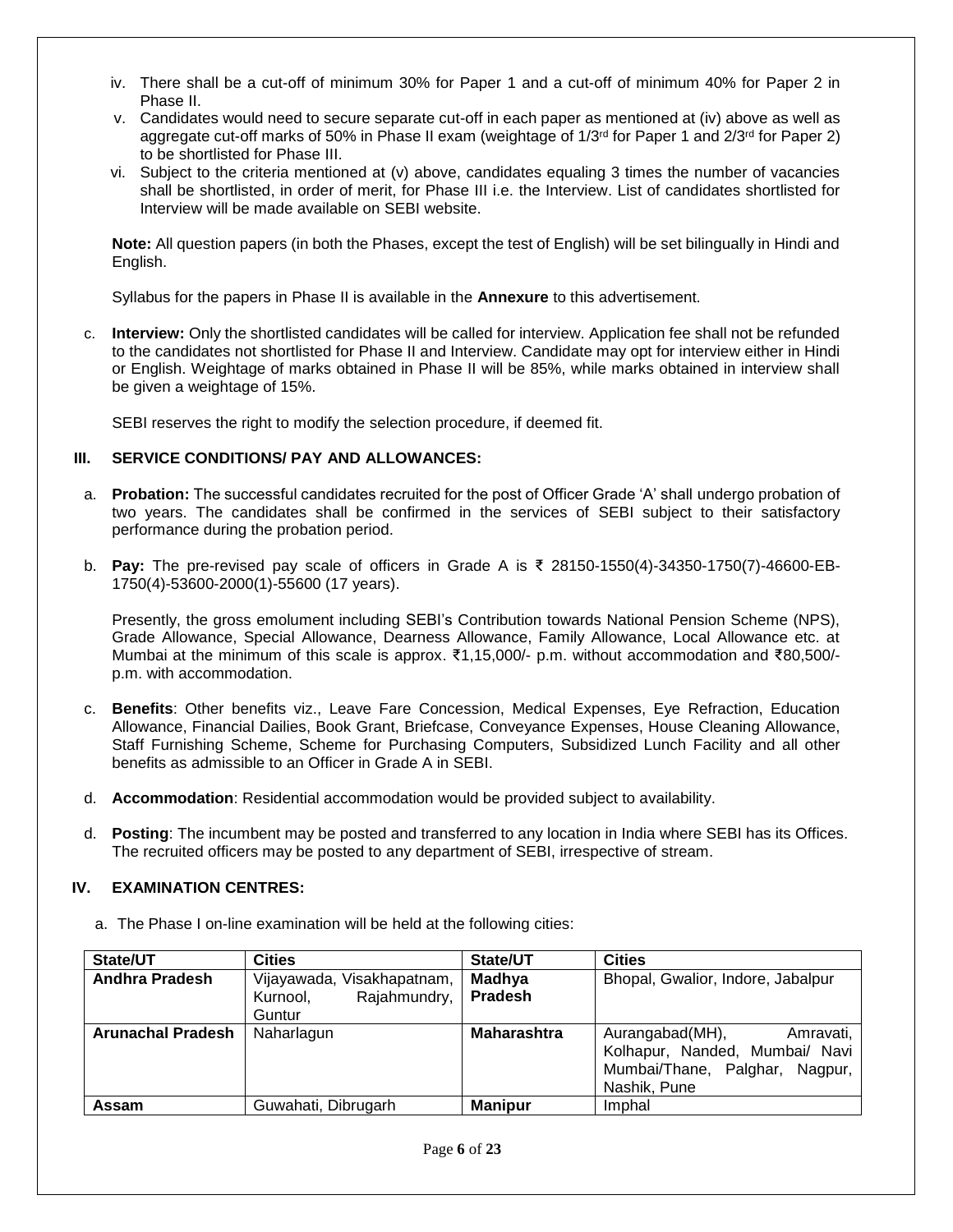| State/UT                | <b>Cities</b>                 | State/UT             | <b>Cities</b>                          |
|-------------------------|-------------------------------|----------------------|----------------------------------------|
| <b>Bihar</b>            | Muzzafarpur,<br>Patna.        | Meghalaya            | Shillong                               |
|                         | Bhagalpur                     |                      |                                        |
| Chandigarh              | Chandigarh - Mohali           | <b>Mizoram</b>       | Aizawl                                 |
| Chhattisgarh            | Raipur, Bhilai, Bilaspur (CG) | Nagaland             | Kohima                                 |
| <b>Dadra and Nagar</b>  | Surat                         | Odisha               | Bhubaneshwar, Cuttack, Rourkela,       |
| Haveli &                |                               |                      | Dhenkanal                              |
| Daman and Diu           |                               | <b>Puducherry</b>    | Puducherry                             |
| <b>Delhi</b>            | Delhi NCR                     | Punjab               | Ludhiana,<br>Jalandhar,<br>Amritsar,   |
|                         |                               |                      | Bhatinda, Patiala                      |
| Goa                     | Panaji, Madgaon               | Rajasthan            | Kota,<br>Ajmer,<br>Jaipur,<br>Jodhpur, |
|                         |                               |                      | Udaipur                                |
| Gujarat                 | Ahmedabad - Gandhi Nagar,     | <b>Sikkim</b>        | Gangtok                                |
|                         | Rajkot, Surat, Vadodara       |                      |                                        |
| Haryana                 | Faridabad,<br>Ambala,         | <b>Tamil Nadu</b>    | Chennai,<br>Coimbatore,<br>Madurai,    |
|                         | Gurugram                      |                      | Tiruchirappalli, Salem                 |
| <b>Himachal Pradesh</b> | Shimla, Hamirpur              | Telangana            | Hyderabad, Warangal                    |
| Jammu and               | Srinagar, Jammu               | <b>Tripura</b>       | Agartala                               |
| Kashmir                 |                               |                      |                                        |
| <b>Jharkhand</b>        | Dhanbad,<br>Ranchi,           | <b>Uttarakhand</b>   | Dehradun, Haldwani, Roorkee            |
|                         | Jamshedpur                    |                      |                                        |
| <b>Karnataka</b>        | Bengaluru,<br>Mandya,         | <b>Uttar Pradesh</b> | Ghaziabad,<br>Prayagraj,<br>Agra,      |
|                         | Belagavi, Mysuru, Hubli -     |                      | Lucknow,<br>Kanpur,<br>Faizabad.       |
|                         | Dharwad, Kalaburagi           |                      | Sitapur, Meerut,<br>Varanasi,          |
|                         |                               |                      | Gorakhpur, Moradabad                   |
| Kerala                  | Thiruvananthapuram, Kochi,    | <b>West Bengal</b>   | Kolkata, Asansol, Siliguri, Kalyani    |
|                         | Kozhikode                     |                      |                                        |
| Ladakh                  | Leh                           |                      |                                        |

b. The Phase II on-Line examination (except Paper 2 of Phase II of Information Technology Stream) will be held at the following cities:

| Ahmedabad/ Gandhinagar | Hyderabad/Rangareddy                       | Nasik          |
|------------------------|--------------------------------------------|----------------|
| Agartala               | Indore                                     | New Delhi-NCR  |
| Aurangabad (MH)        | Jaipur                                     | Panaji         |
| Bengaluru              | Kanpur                                     | Patna          |
| <b>Bhubaneswar</b>     | Kochi/ Ernakulam                           | Prayagraj      |
| Chandigarh/ Mohali     | Kolkata/ Greater Kolkata                   | Pune           |
| Chennai                | Lucknow                                    | Raipur         |
| Coimbatore             | Madurai                                    | Ranchi         |
| Dehradun               | Meerut                                     | Siliguri       |
| Guwahati               | Mumbai/Greater Mumbai/Navi<br>Mumbai/Thane | Surat          |
| Haldwani               | Muzzafarpur                                | Vijayawada     |
| Hubli - Dharwad        | Nagpur                                     | Vishakhapatnam |

#### **Further, Paper 2 of Phase II for Information Technology Stream shall be held separately at the following cities:**

| Bengaluru | Mohali               | Patna              |
|-----------|----------------------|--------------------|
| Chennai   | Mumbai - Navi Mumbai | Pune               |
| Hvderabad | New Delhi            | Silchar            |
| Kolkata   | Noida                | Thiruvananthapuram |

Candidates can provide their preference of upto three cities for Phase I and only one city for Phase II in the online application. Candidates applying for IT stream shall be required to provide city preference separately for Paper 1 and Paper 2 of Phase II examination. Choice of city by candidates for Phase I and Phase II Examinations can be different and must be indicated in the online application. Candidates will appear for the examination at an Examination Centre at their own risks and expenses. SEBI does not make any arrangements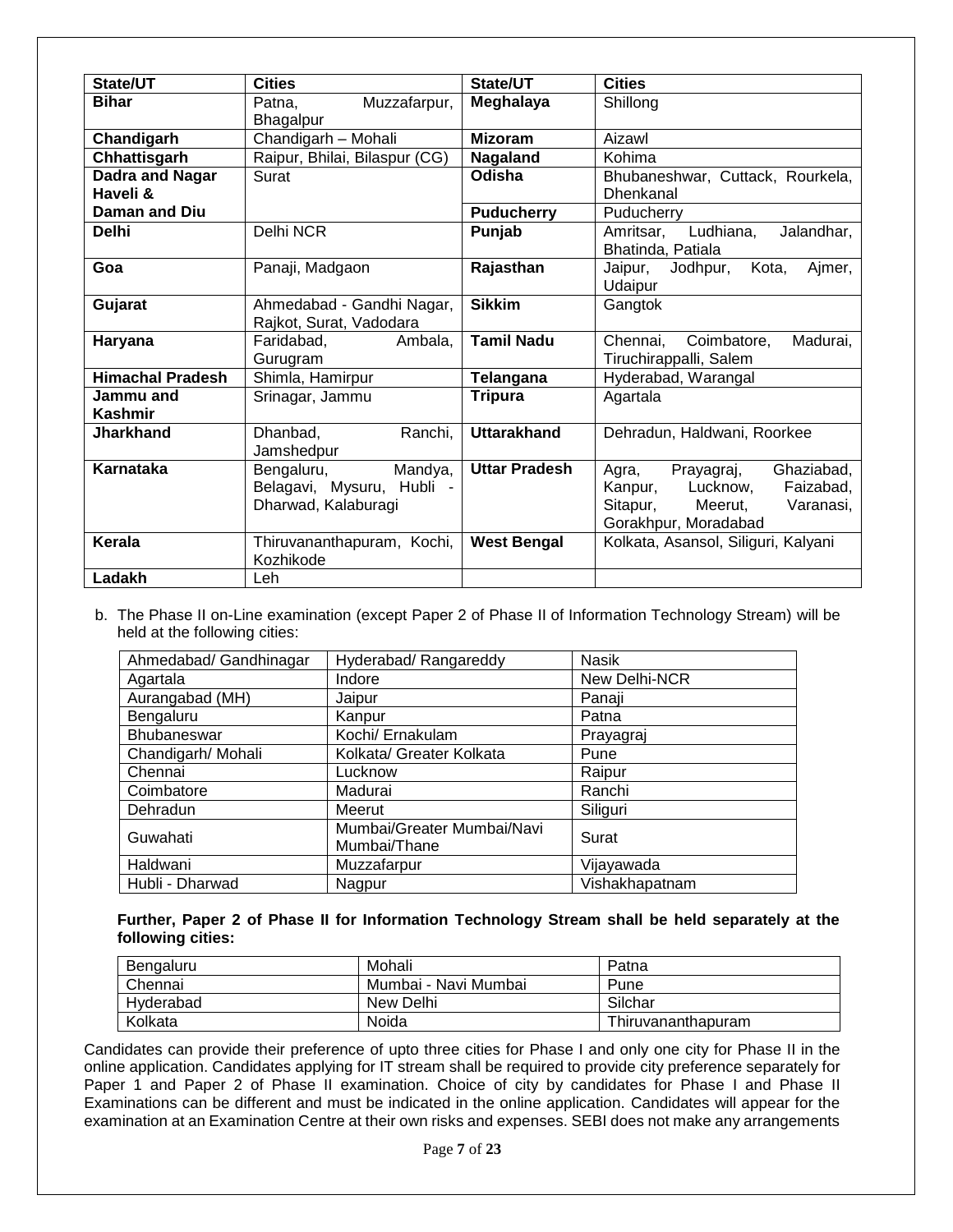for boarding/lodging of candidates. SEBI will not be responsible for any injury or losses etc. of any nature during the course of Examination.

NB: Notwithstanding the aforesaid provision, SEBI reserves the right to change the Centres at its discretion. All the Examination Centres will cater to examination for Low Vision Candidates in their respective centres. Candidates admitted to the examination will be informed of the time table and place or places of examination. The candidates should note that no request for change of centre will be entertained.

c. The venue for the Interview will be intimated to the shortlisted candidates in their interview call letters.

# **V. APPLICATION FEE (NON-REFUNDABLE)**

| <b>Category of Applicant</b> | <b>Amount of Fee</b><br>(Non-refundable)          |
|------------------------------|---------------------------------------------------|
| Unreserved/OBC/EWSs          | ₹1000/- as application fee cum intimation charges |
| SC/ST/PwBD                   | ₹100/- as intimation charges                      |

Separate on-line application for each stream will have to be made with requisite fee for each application to be paid as well. Application Fee once paid will NOT be refunded.

## **VI. NOTE FOR PERSONS WITH BENCHMARK DISABILITIES:**

#### **Definition of Person with Benchmark Disabilities**

- I. Reservation has been provided to Persons with Benchmark Disabilities as per Section 34 of "Rights of Persons With Disabilities Act, 2016".
- II. SEBI has identified the following posts as suitable for each category of PwBD along with the Physical Requirements and Functional Classifications. Only following categories of PwBD candidates are, therefore, eligible to apply for the posts.

| <b>Name</b><br>of<br>the | <b>Categories</b><br>for<br>which | <b>Functional</b>          | <b>Physical Requirements**</b>        |
|--------------------------|-----------------------------------|----------------------------|---------------------------------------|
| <b>Post</b>              | identified                        | <b>Classification*</b>     |                                       |
|                          | Blindness and low vision          | B                          | BN, C, H, KC, L, MF, PP, RW (in       |
|                          |                                   |                            | Braille/software), S, ST, W           |
|                          |                                   | LV                         | BN, C, H, KC, L, MF, PP, RW, S,       |
|                          |                                   |                            | ST, W                                 |
|                          | Deaf and hard of hearing          | D, HH                      | BN, C, KC, L, MF, PP, RW, S,          |
| A'<br>Grade              |                                   |                            | SE, ST, W                             |
| officers<br>-            | disability<br>Locomotor           | OA, OL, Cerebral           | BN, C, KC, L, H, MF, PP, RW, S,       |
| General, Legal,          | including Cerebral Palsy,         | Palsy,<br>Leprosy          | SE, ST, W                             |
| Information              | Leprosy Cured, Dwarfism,          | Cured, Dwarfism,           |                                       |
| Technology               | Acid Attack Victims and           | <b>Acid Attack Victims</b> |                                       |
| Research<br>&            | Muscular Dystrophy                | <b>BL</b>                  | C, H, L, MF, PP, RW, S, SE            |
| Official                 |                                   |                            |                                       |
| Language                 |                                   | Muscular                   | C, H, MF, RW, SE, S                   |
| <b>Streams</b>           |                                   | Dystrophy                  |                                       |
|                          | intellectual<br>Autism,           | A                          |                                       |
|                          | disability, specific learning     | ID                         |                                       |
|                          | disability and mental illness     | <b>SLD</b>                 | ST, S, W, SE, BN, H, L, KC, MF, PP, C |
|                          |                                   | ΜI                         |                                       |
|                          | Multiple disabilities             | Blind, Low vision,         | C, MF, H, S, W, RW/RW (in             |
|                          |                                   | Deaf.<br>Hard<br>of        | Braille/ software)                    |
|                          |                                   | Hearing, OA, OL,           |                                       |
|                          |                                   | Cerebral<br>Palsy,         |                                       |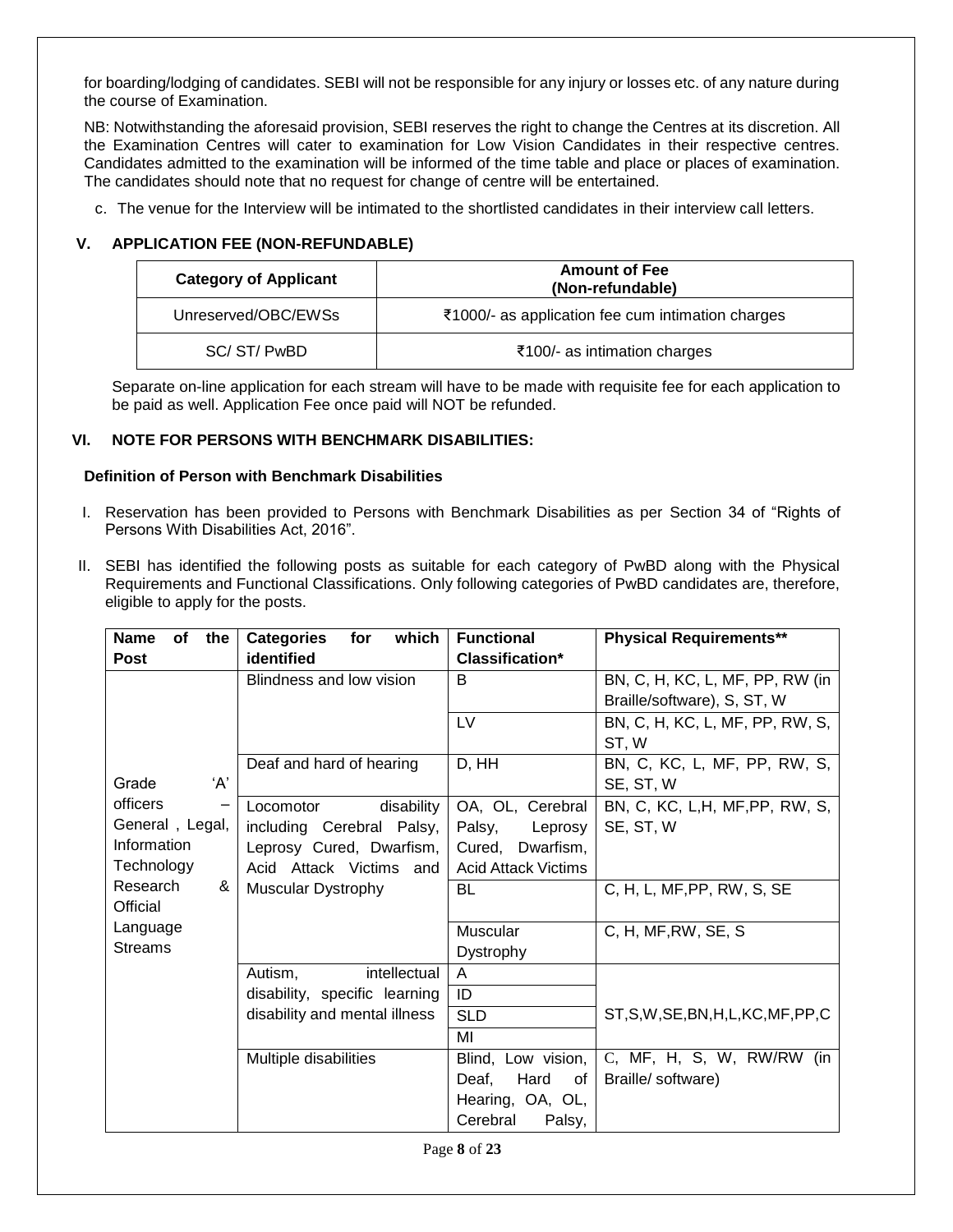| <b>Name</b>                                                                                         | оf | the | <b>Categories</b> | for | which | <b>Functional</b>      | <b>Physical Requirements**</b> |
|-----------------------------------------------------------------------------------------------------|----|-----|-------------------|-----|-------|------------------------|--------------------------------|
| <b>Post</b>                                                                                         |    |     | identified        |     |       | <b>Classification*</b> |                                |
|                                                                                                     |    |     |                   |     |       | Cured,<br>Leprosy      |                                |
|                                                                                                     |    |     |                   |     |       | Dwarfism,<br>Acid      |                                |
|                                                                                                     |    |     |                   |     |       | Attack Victims, BL,    |                                |
|                                                                                                     |    |     |                   |     |       | Muscular               |                                |
|                                                                                                     |    |     |                   |     |       | Dystrophy, A, ID,      |                                |
|                                                                                                     |    |     |                   |     |       | SLD, MI (including     |                                |
|                                                                                                     |    |     |                   |     |       | deaf blindness)        |                                |
| * Functional classification: OA-One Arm, OL-One Leg, BL-Both Legs but not arms, B-Blindness, LV-Low |    |     |                   |     |       |                        |                                |

Vision, D-Deaf and HH-Hard of Hearing.

\*\* Physical Requirements: BN-Bending, C-Communication, H-Hearing/Speaking, KC-Kneeling & Crouching, L-Lifting, MF-Manipulation by Finger, PP-Pushing & Pulling, RW-Reading & Writing, S-Sitting, SE-Seeing, ST-Standing and W-Walking.

- III. PwBD candidates should possess a latest disability certificate issued by a Competent Authority as prescribed vide The Rights of Persons with Disabilities Act, 2016 (RPWD Act, 2016). Such certificate shall be subject to verification/re-verification, as may be decided by SEBI.
- IV. The PwBD candidates may belong to any category (i.e. GEN/ SC/ ST/ OBC/ EWSs) and they will be eligible for age relaxations. Reservation for PwBD is horizontal and within the overall vacancies for the posts.
- V. With respect to backlog reserved vacancy for PwBD, if a suitable person with the benchmark disability for which the vacancy is reserved is not available, it may be filled by interchange among the other categories of benchmark disabilities, subject to the posts having been identified suitable for such disabilities. In case no suitable person with benchmark disability is available for filling up the reserved vacancy, SEBI may fill up the vacancy by a person other than a person with benchmark disability.

## **GUIDELINES FOR PERSONS WITH DISABILITIES USING A SCRIBE**

The visually impaired candidates and candidates whose writing speed is adversely affected permanently for any reason can use their own scribe at their cost during the online examination. In all such cases where a scribe is used, the following rules will apply:

- Candidate should ensure that he/ she is eligible to use a scribe as per the Government of India rules governing the recruitment of Persons with Benchmark Disabilities.
- The candidate will have to arrange his / her own scribe at his/her own cost.
- The scribe should be from an academic stream different from that stipulated for the post.
- Both the candidate as well as scribe will have to give a suitable undertaking in the prescribed format with passport size photograph of the scribe along with call letter at the time of examination confirming that the scribe fulfils all the stipulated eligibility criteria for a scribe mentioned above. Further in case it later transpires that he/she did not fulfill any laid down eligibility criteria or suppressed material facts the candidature of the applicant will stand cancelled, irrespective of the result of the online examination. [Proforma of undertaking will be made available on SEBI website](http://rbidocs.rbi.org.in/rdocs/content/pdfs/ERASS12062015_1.pdf) on or before the Call Letters for the online examination are made available on the SEBI website.
- During the exam, at any stage, if it is found that scribe is independently answering the questions, the exam session will be terminated and candidate's candidature will be cancelled. The candidature of such candidates using the services of a scribe will also be cancelled if it is reported after the examination by the test administrator personnel that the scribe independently answered the questions."
- Those candidates who use a scribe shall be eligible for compensatory time of 20 minutes for every hour of the examination or as otherwise advised.
- A person acting as scribe for one candidate cannot be a scribe for another candidate. In addition the scribe arranged by the candidate should not be a candidate for the same examination. If violation of the above is detected at any stage of the process, candidature of both the candidate and the scribe will be cancelled. Candidates eligible for and who wish to use the services of a scribe in the examination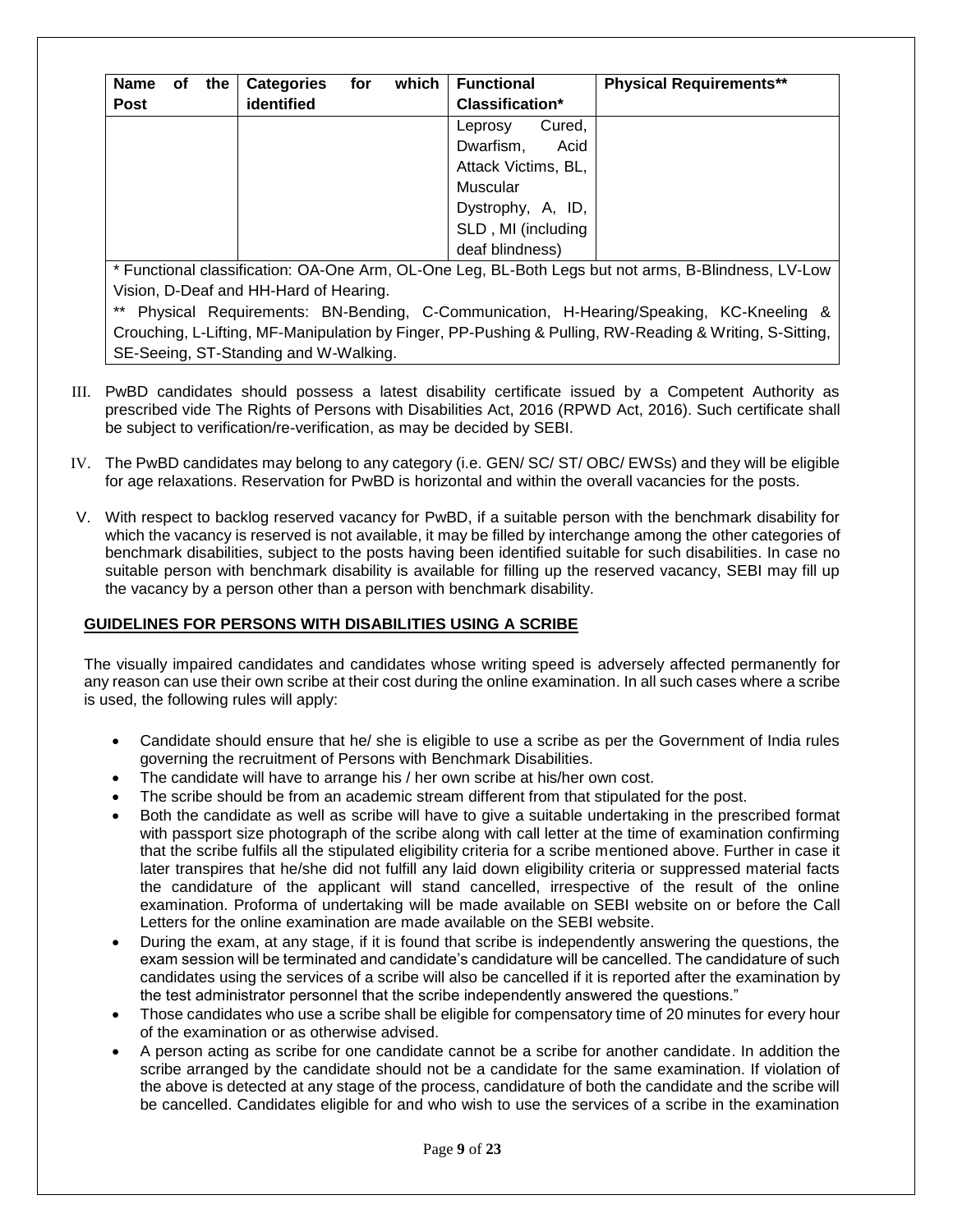should invariably carefully indicate the same in the online application form. Any subsequent request may not be favorably entertained.

- Only candidates registered for compensatory time will be allowed such concessions since compensatory time given to candidates shall be system based, it shall not be possible for the test conducting agency to allow such time if he / she is not registered for the same. Candidates not registered for compensatory time shall not be allowed such concessions.
	- (i) Guidelines for Candidates with locomotor disability and cerebral palsy

A compensatory time of twenty minutes per hour or otherwise advised shall be permitted for the candidates with locomotor disability and cerebral palsy where dominant (writing) extremity is affected to the extent of slowing the performance of function (minimum of 40%impairment).

(ii) Guidelines for Visually Impaired candidates

Visually Impaired candidates (who suffer from not less than 40% of disability) may opt to view the contents of the test in magnified font and all such candidates will be eligible for compensatory time of 20 minutes for every hour or otherwise advised of examination.

These guidelines are subject to change in terms of Government of India guidelines/ clarifications, if any, from time to time.

## **GUIDELINES FOR PERSONS WITH DISABILITIES**

- i. A compensatory time of twenty minutes per hour shall be permitted for the candidates with locomotor disability and cerebral palsy where dominant (writing) extremity is affected to the extent of slowing the performance of function (minimum of 40% impairment) and for Visually Impaired candidates under Low Vision (who suffer from not less than 40% of disability).
- ii. Visually Impaired candidates (who suffer from not less than 40% of disability) may opt to view the contents of the test in magnified font and all such candidates will be eligible for compensatory time of 20 minutes for every hour of examination. The facility of viewing the contents of the test in magnifying font will be available to Visually Impaired candidates.

The scribe will be allowed to be used as per the guidelines issued vide Office Memorandum F.No.16-110/2003- DDIII dated February 26, 2013 of Government of India, Ministry of Social Justice and Empowerment, Department of Disability Affairs, New Delhi.

The above guidelines are subject to change in terms of GOI guidelines/ clarifications, if any, from time to time.

#### **VII. Pre-examination training for SC/ST/PwBD candidates:**

SEBI will arrange pre-examination training for SC/ST/PwBD candidates, free of cost in online mode. Candidates belonging to SC/ST/PwBD candidates, who desire to avail of the pre-examination training, should invariably fill in the details in the relevant column while filling the ON-LINE application. Any subsequent request shall not be entertained. Further, no other mode of request shall be entertained.

The online Pre-examination training shall be tentatively in the first week of February 2022. The details of the Pre-examination training will be communicated to the candidates only via email.

By merely attending the pre-examination training, no candidate acquires any right to be selected in SEBI.

## **VIII. GENERAL INSTRUCTIONS:**

a. Candidate who is eligible and desires to apply for the above post should submit an **ON-LINE application** with requisite fee/ intimation charges (wherever applicable). No other means/mode of application will be accepted.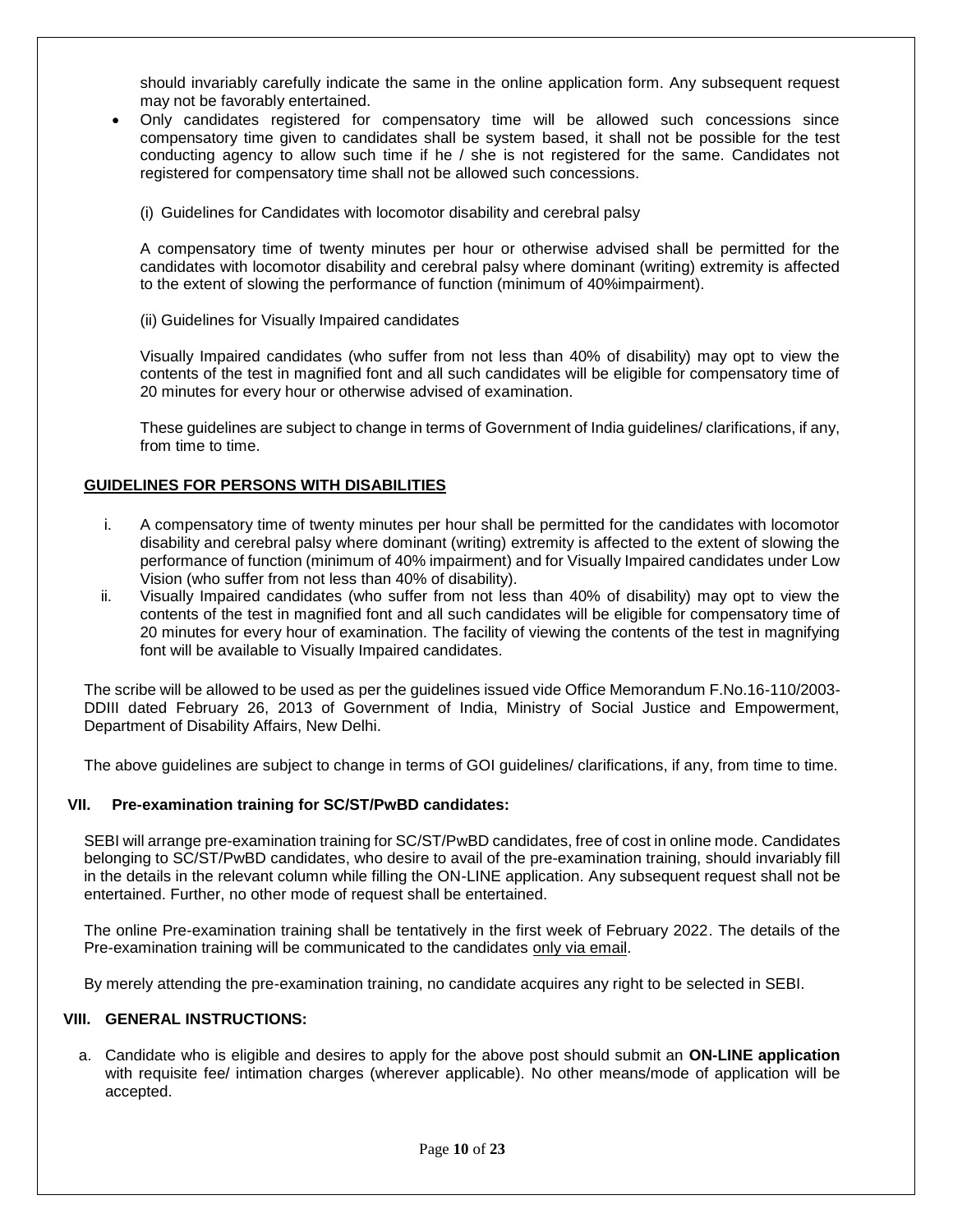- b. Fees sent in any other manner not prescribed in this advertisement and / or the application submitted without depositing the fee/ intimation charges would be rejected and no correspondence shall be entertained in this regard.
- c. Candidates should satisfy themselves about their eligibility for the post applied for. Candidates seeking reservation/ relaxation benefits available for SC/ST/OBC/EWS/PwBD/Ex-servicemen must ensure that they are entitled to such reservation/ relaxation as per eligibility prescribed. At the time of the interview, they should also be in possession of all the requisite certificates in the prescribed format in support of their claim as stipulated for such benefits. Candidates not in possession of requisite certificate at the time of interview will not be allowed to appear in interview.
- d. If the candidates are not eligible or have knowingly or willfully furnished incorrect or false particulars or suppressed material information, their candidature will be liable to be cancelled at any stage of the selection. If the candidate qualifies in the selection process and subsequently it is found that he/she does not fulfill the eligibility criteria, his/her candidature will be cancelled and if appointed, the appointment would be terminated without any notice or compensation.
- e. Candidates who are already in service of Govt./ Quasi-Govt. Organizations and Public Sector Banks/ Undertakings will have to produce a "No Objection Certificate' from their employer, at the time of Interview.
- f. In case of selection, candidates will be required to produce proper discharge certificate from the employer at the time of joining.
- g. Outstation candidates called for Interview will be reimbursed single AC Three Tier return railway fare for journey by the shortest route, subject to submission of necessary documentary evidence.
- h. At the time of interview, the candidate will be required to provide details regarding criminal cases(s) pending against him/ her, if any. SEBI may also conduct independent verification, inter alia, including verification of police records etc. SEBI reserves right to deny the appointment depending upon such disclosures and/ or independent verification.
- i. SEBI does not assume any responsibility for the candidates not being able to submit their applications within the last date.
- j. In all matters regarding eligibility, conduct of examinations, interviews, assessment, prescribing minimum qualifying standards in both the Examination and Interview, in relation to number of vacancies and communication of result, SEBI's decision shall be final and binding on the candidates and no correspondence shall be entertained in this regard. Further, SEBI reserves the right to relax any of the requirements for the candidates in deserving cases. SEBI also reserves the right to cancel the advertisement, fully or partly on any grounds.
- k. Canvassing in any form will disqualify the candidate.
- l. Please note that Corrigendum, if any, issued on the above advertisement, will be published only on SEBI's website [www.sebi.gov.in.](http://www.sebi.gov.in./)
- m. Any resultant dispute arising out of this advertisement shall be subject to the jurisdiction of the Courts situated at Mumbai only.

## **IX. HOW TO APPLY:**

Candidates are required to apply On-Line through the website [www.sebi.gov.in](http://www.sebi.gov.in/) from January 05, 2022 to January 24, 2022 and no other mode of application will be accepted. Candidates need not **submit the system generated print out of the ON-LINE application to SEBI's office.**

Detailed Guidelines/Procedures for:

- A. Application Registration
- B. Payment of Fees
- C. Uploading of Photograph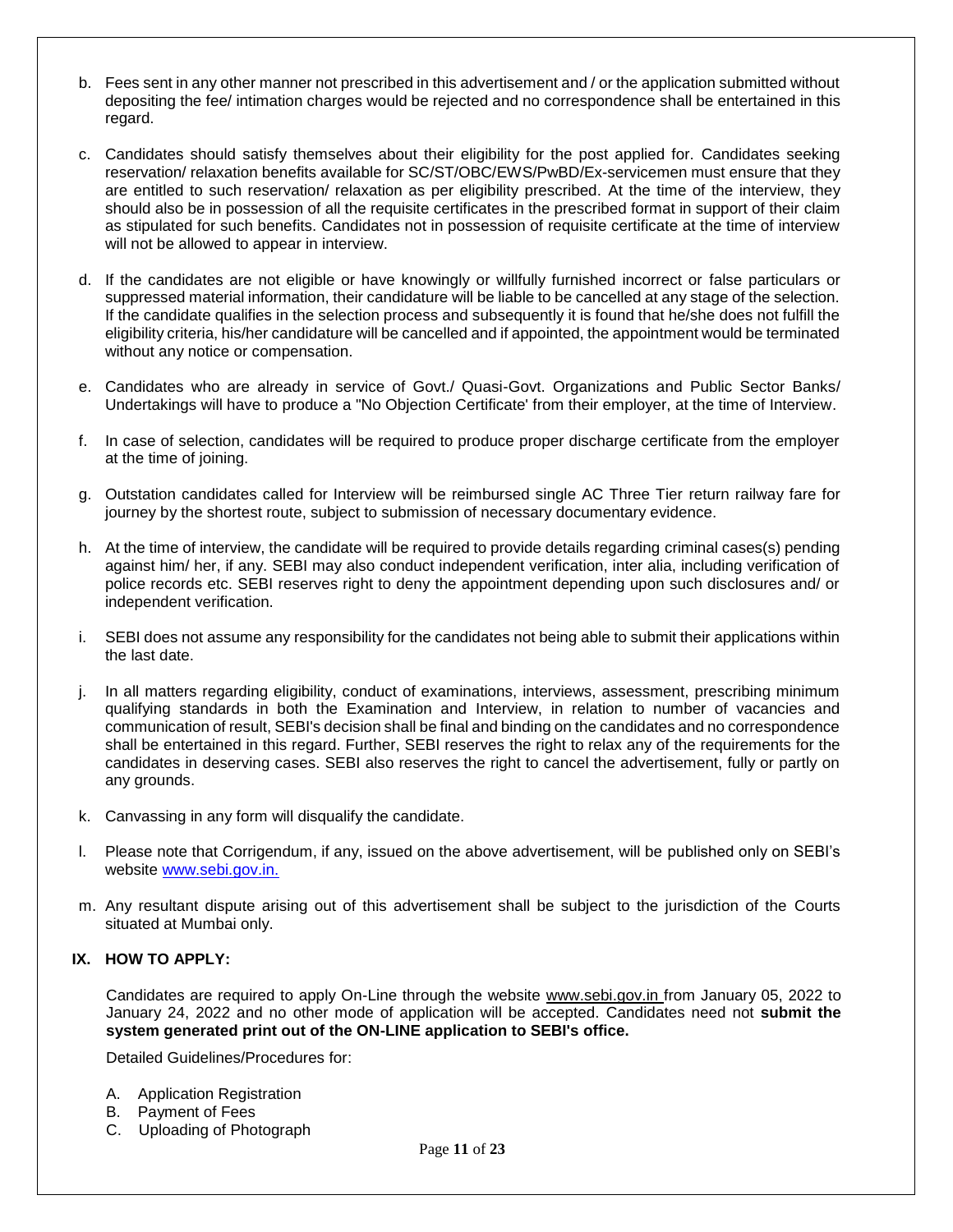D. Uploading of Signature, Left Thumb impression and Handwriting declaration

# **A. APPLICATION REGISTRATION**

# **I. IMPORTANT POINTS TO BE NOTED BEFORE REGISTRATION**

Before applying online, candidates should

- i. Scan their photograph and signature ensuring that both the photograph and signature adhere to the required specifications as given under Guidelines for uploading of photograph & signature scan.
- ii. The left thumb impression should be properly scanned and not smudged. (**If a candidate is not having left thumb, he/she may use his/ her right thumb for applying.)**
- iii. Scan the handwriting declaration ensuring that the document adheres to the required specifications as given under Guidelines for uploading of handwriting declaration. The text for the hand written declaration is as follows:

*"I, \_\_\_\_\_\_\_ (Name of the candidate), hereby declare that all the information submitted by me in the application form is correct, true and valid. I will present the supporting documents as and when required."*

- iv. The above mentioned hand written declaration has to be in the candidate's hand writing and in English only. If it is written and uploaded by anybody else or in any other language, the application will be considered as invalid. (**In the case of Visually Impaired candidates who cannot write may get the text of declaration typed and put their left hand thumb impression below the typed declaration and upload the document as per specifications.)**
- v. Have a valid personal email ID and mobile number, which should be kept active till the completion of this Recruitment Process. SEBI may send call letters for the Interview etc., through the registered e-mail ID. In case a candidate does not have a valid personal e-mail ID, he/she should create his/her new e-mail ID and mobile number before applying on-line and must maintain that email account and mobile number. **Under no circumstances, a candidate should share/mention e-mail ID to/ of any other person.**

## **II. APPLICATION PROCEDURE**

- 1. Applicants are required to go to SEBI's website ['www.sebi.gov.in'](http://www.sebi.com/) and open the link "Careers". Thereafter, open the Recruitment Notification entitled **"SEBI RECRUITMENT EXERCISE - RECRUITMENT OF OFFICER GRADE A (ASSISTANT MANAGER) - 2022"** and click on the option "**APPLY ONLINE**" which will open a new screen.
- 2. To register application, choose the tab "**CLICK HERE FOR NEW REGISTRATION**" and enter Name, Contact details and Email-ID. A Provisional Registration Number and Password will be generated by the system and displayed on the screen. Candidate should note down the Provisional Registration Number and Password. An Email & SMS indicating the Provisional Registration number and Password will also be sent.
- 3. In case the candidate is unable to complete the application form in one go, he/ she can save the data already entered by choosing "**SAVE AND NEXT**" tab. Prior to submission of the online application, candidates are advised to use the "**SAVE AND NEXT**" facility to verify the details in the online application form and modify the same if required.
- 4. Candidates are advised to carefully fill and verify the details filled in the online application themselves as no change will be possible/ entertained after clicking the "**COMPLETE REGISTRATION**" BUTTON.
- 5. The Name of the candidate and his/her Father/ Husband etc. should be spelt correctly in the application as it appears in the Certificates/ Mark sheets. Any change/alteration found may disqualify the candidature.
- 6. Validate your details and Save your application by clicking the "**VALIDATE YOUR DETAILS**" and "**SAVE & NEXT**" button.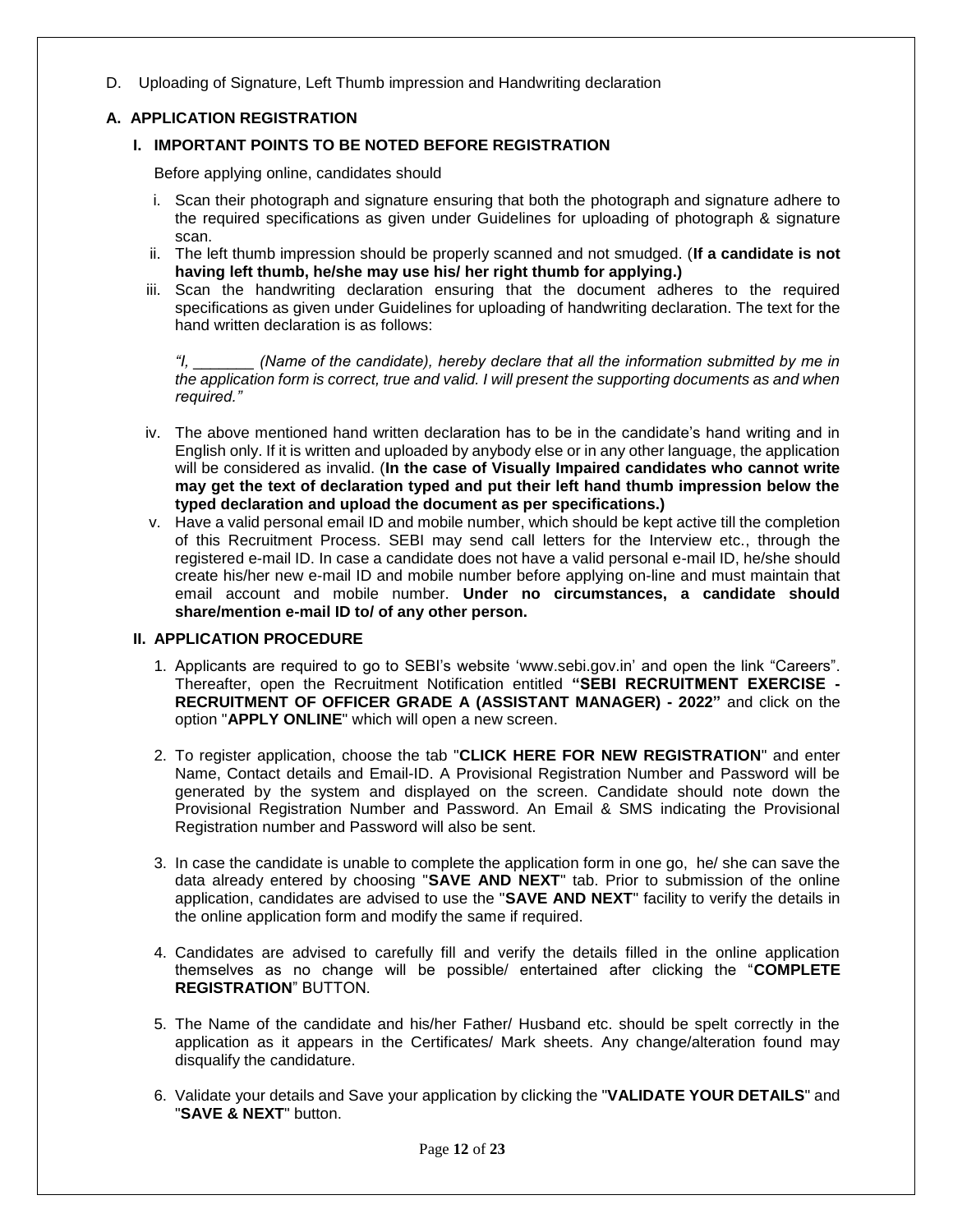- 7. Candidates can proceed to upload Photo, Signature, Left Thumb impression and hand writing declaration as per the specifications given in the Guidelines detailed under point "C" given below.
- 8. Candidates can proceed to fill other details of the Application Form.
- 9. Click on the Preview Tab to preview and verify the entire application form before "**COMPLETE REGISTRATION**".
- 10. Modify details, if required, and click on "**COMPLETE REGISTRATION**" only after verifying and ensuring that the photograph, signature uploaded and other details filled by you are correct.
- 11. Click on "**PAYMENT**" Tab and proceed for payment.
- 12. Click on "**SUBMIT**" button.
- 13. Candidates shall be solely responsible for filling up the online applications correctly. In case of invalid applications due to errors committed by the applicant no claims for refund of application fees/intimation charges so collected shall be entertained by the Board.
- 14. To avoid last minute rush, candidates are advised to pay the application fees/ intimation charges and register online at the earliest.
- 15. Board does not assume any responsibility for the candidates not being able to submit their applications within the last day on account of aforesaid reasons or any other reason.

## **B. PAYMENT OF FEES ONLINE MODE**

- 1. Payment of application fee/ intimation charges has to be done after successful registration of the application else application will be treated as cancelled.
- 2. Candidates have to pay the requisite fees/intimation charges only through ON-LINE mode.
- 3. The application form is integrated with the payment gateway and the payment process can be completed by following the instructions.
- 4. The payment can be made by using only Debit Cards (Rupay/ Visa/ Master Card/Maestro), Credit cards, Internet Banking, IMPS, Cash Cards/ Mobile Wallets.
- 5. After submitting your payment information in the online application form, PLEASE WAIT FOR THE INTIMATION FROM THE SERVER. DO NOT PRESS BACK OR REFRESH BUTTON IN ORDER TO AVOID DOUBLE CHARGE.
- 6. On successful completion of the transaction, an **e-Receipt** will be generated. **Candidates are required to take a printout of the e-receipt.**
- 7. Non-generation of 'E-Receipt' indicates PAYMENT FAILURE. On failure of payment, Candidates are advised to **login** again using their Provisional Registration Number and Password and repeat the process of payment.
- 8. Candidates are required to take a print of online Application Form containing fee details. **Please note that if the same cannot be generated, online transaction may not have been successful.**
- 9. For Credit Card users: All charges are listed in Indian Rupee. If you use a non-Indian credit card, your bank will convert it to your local currency based on prevailing exchange rates.
- 10. To ensure the security of your data, please close the browser window once your transaction is completed.
- 11. There is facility to print application form containing fee details after payment of fees.

### **C. GUIDELINES FOR UPLOAD OF PHOTOGRAPH, SIGNATURE, LEFT THUMB IMPRESSION & HANDWRITING DECLARATION**

In case the face in the photograph or signature is unclear, the application may be rejected. Candidate may edit the application and re-upload the photograph/ signature in such case.

Candidate should also ensure that photo is uploaded at the place of photo and signature at the place of signature. If photo in place of photo and signature in place of signature is not uploaded properly, candidate will not be allowed to appear for the exam.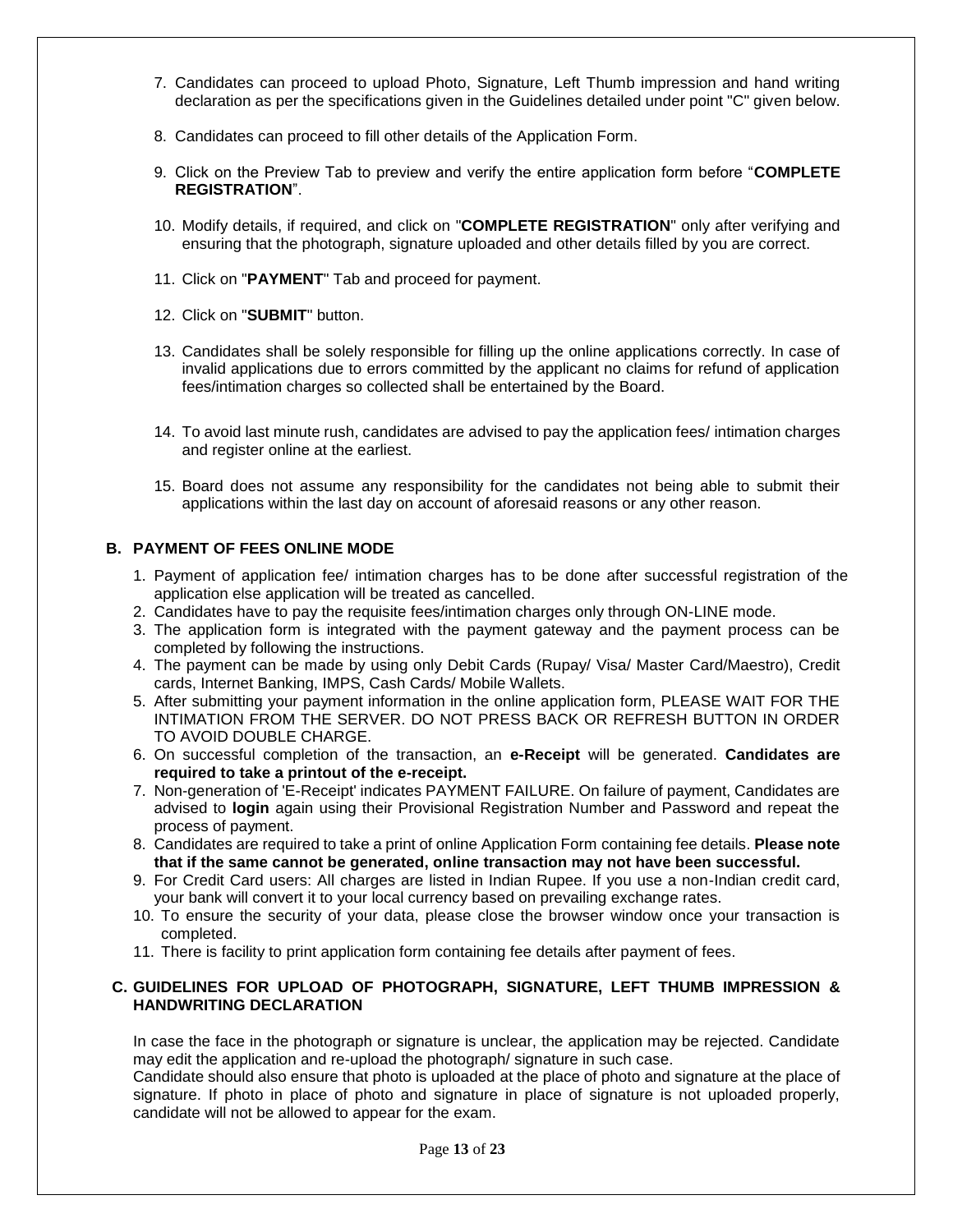## **PHOTOGRAPH IMAGE**

- Photograph must be a recent passport size colour picture  $(4.5cm \times 3.5cm)$
- The picture should be in colour, against a light-coloured, preferably white background. Look straight at the camera with a relaxed face.
- If the picture is taken on a sunny day, have the sun behind you, or place yourself in the shade, so that you are not squinting and there are no harsh shadows.
- If you have to use flash, ensure there's no "red-eye".
- If you wear glasses make sure that there are no reflections and your eyes can be clearly seen.
- Caps, hats and dark glasses are not acceptable. Religious headwear is allowed but it must not cover your face.
- Dimensions 200 x 230 pixels (preferred).
- Size of file should be between 20kb-50kb. Ensure that the size of the scanned image is not more than 50kb. If the size of the file is more than 50KB,then adjust the settings of the scanner such as the DPI resolution, number of colours etc., during the process of scanning.

# **SIGNATURE, LEFT THUMB IMPRESSION AND HANDWRITING DECLARATION IMAGE**:

- The applicant has to sign on white paper with Black Ink pen.
- The applicant has to put his left thumb impression on a white paper with black or blue ink.
- The applicant has to write the declaration in English clearly on a white paper with black ink
- The signature, left thumb impression and the hand written declaration should be of the applicant and not by any other person.
- The signature will be used to put on the Call Letter and wherever necessary.
- If the Applicant's signature on the attendance sheet or Call letter, signed at the time of the examination, does not match the signature uploaded, the applicant will be disqualified.
- Dimensions 140 x 60 pixels (preferred)
- Size of file should be between 10kb 20kb for signature and 20kb 50kb for left thumb impression.
- Size for handwriting declaration should be between 50kb 100kb
- Signature / Handwriting declaration in CAPITAL LETTERS shall NOT be accepted.

## **SCANNING THE DOCUMENTS:**

- Set the scanner resolution to a minimum of 200 dpi (dots per inch)
- Set Color to True Color
- File Size as specified above
- Crop the image in the scanner to the edge of the photograph/signature/ left thumb impression / hand written declaration, then use the upload editor to crop the image to the final size (as specified above).
- The image file should be JPG or JPEG format. An example file name is: image01.jpg or image01.jpeg Image dimensions can be checked by listing the folder files or moving the mouse over the file image icon.
- Candidates using MS Windows/MSOffice can easily obtain documents in .jpeg format not exceeding 50kb (for photograph), 100 kb (for handwriting declaration), 20kb (for signature) and 50 kb (for left thumb impression) by using MS Paint or MS Office Picture Manager. Scanned documents in any format can be saved in .jpg format by using 'Save As' option in the File menu and size can be reduced below 50kb (for photograph), 100 kb (for handwriting declaration), 20kb (for signature) and 50 kb (for left thumb impression) by using crop and then resize option (Please see point (i) & (ii) above for the pixel size) in the 'Image' menu. Similar options are available in other photo editor also.
- If the file size and format are not as prescribed, an error message will be displayed.
- While filling in the Online Application Form the candidate will be provided with a link to upload his/her photograph, signature, left thumb impression and handwriting declaration.

## **If the file size and format are not as prescribed, an error message will be displayed.**

While filling in the Online Application Form the candidate will be provided with a link to upload his photograph and signature.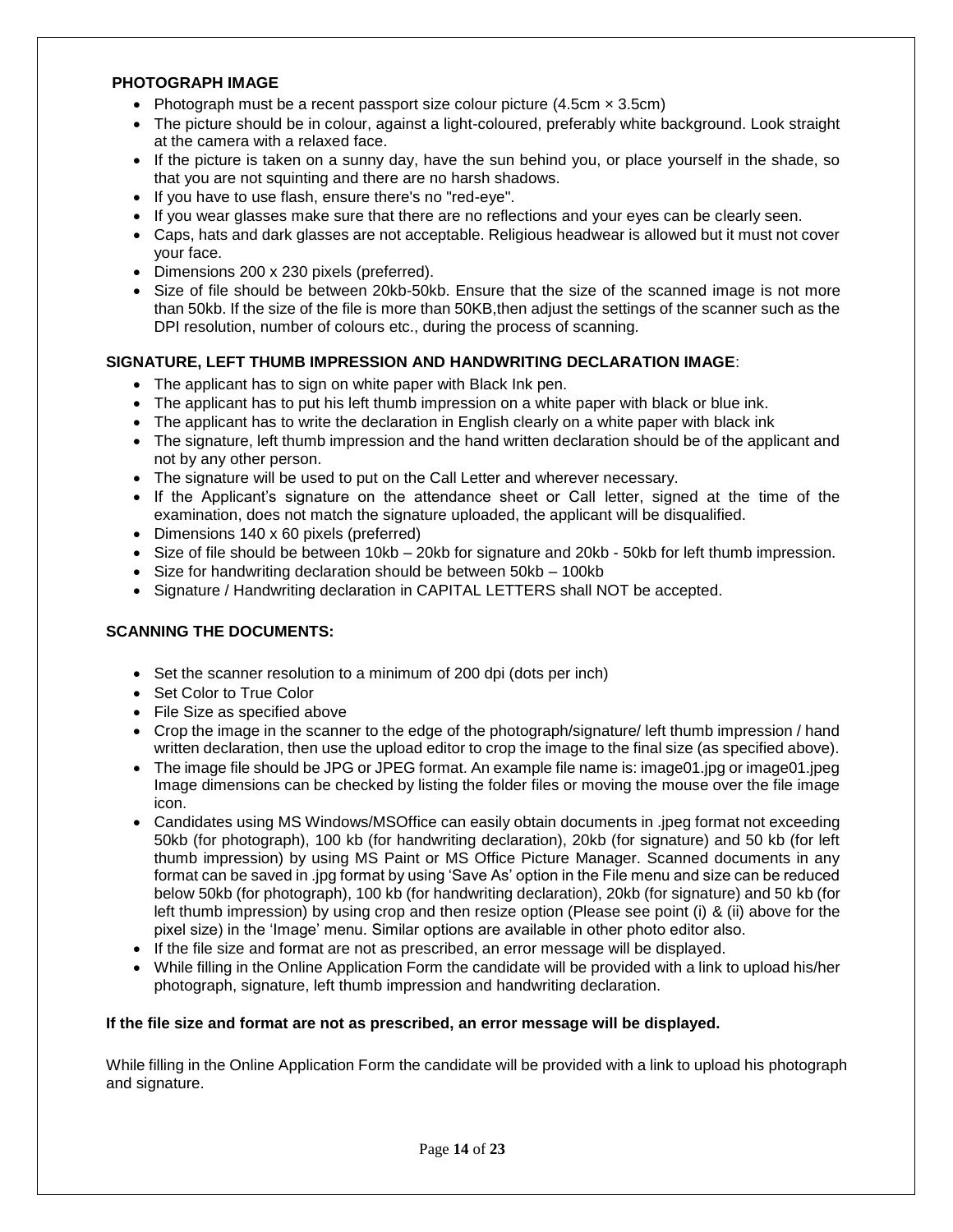# **Procedure for Uploading the Photograph and Signature**

- There will be separate links for uploading Photograph, signature, left thumb impression and hand writing declaration
- Click on the respective link "Upload Photograph / signature / left thumb impression / hand writing declaration"
- Browse and Select the location where the Scanned Photograph / signature / left thumb impression / hand writing declaration file has been saved.
- Select the file by clicking on it
- Click the 'Open/Upload' button

Your Online Application will not be registered unless you upload your Photograph, signature, left thumb impression and handwriting declaration as specified.

## **Note**:

- (1) In case the face in the photograph or signature or left thumb impression or the handwriting declaration is unclear / smudged the candidate's application may be rejected.
- (2) After uploading the Photograph / signature / left thumb impression / handwriting declaration in the online application form candidates should check that the images are clear and have been uploaded correctly. In case the photograph or signature or left thumb impression or the handwriting declaration is not prominently visible, the candidate may edit his/ her application and re-upload his/ her photograph or signature, prior to submitting the form.
- (3) After registering online candidates are advised to take a printout of their system generated online application forms.

## **D. DOWNLOAD OF CALL LETTERS**

Candidates will have to visit the website [www.sebi.gov.in](http://www.sebi.gov.in/) for downloading call letters for online examination. Intimation for downloading call letter will also be sent through email/SMS. Once the candidate clicks the relevant link, he/she can access the window for call letter download. The candidate is required to use (i) Registration Number/Roll Number, (ii) Password/Date of Birth for downloading the call letter. Candidate needs to affix recent recognizable photograph on the call letter which should be the same as provided during registration and appear at the examination centre with (i) Call Letter (ii) Photo Identity Proof as stipulated in this advertisement and also specified in the call letter and (iii) Photocopy of the same Photo Identity Proof as brought in original.

**Note:- Separate call letter shall be issued for Paper 1 and Paper 2 of Phase II of Information Technology Stream for candidates who clear Phase I examination in Information Technology Stream. Candidates shall be required to download the same from the website [www.sebi.gov.in.](http://www.sebi.gov.in/)**

## **E. CENTRE INSTRUCTIONS**

#### **Note:**

- 1. The examination will be conducted online in venues given in the respective call letters. The addresses of the venue will be advised in the call letter. Candidates are required to indicate the preferred test centre in the application form. SEBI however, reserves the right to cancel any of the Examination Centres and/ or add some other Centres, depending upon the response, administrative feasibility, etc.
- 2. As far as possible candidates will be allotted to a centre of his/her choice. However, SEBI, reserves the right to allot the candidate to any centre (either within the state or outside the state) other than the one he/she has opted for.
- 3. No request for change of centre/venue/date/ session for Examination shall be entertained.
- 4. Choice of centre once exercised by the candidate will be final. If sufficient number of candidates do not opt for a particular centre for "Online" examination, SEBI reserves the right to allot any other adjacent centre to those candidates OR if the number of candidates is more than the capacity available for online exam for a centre, SEBI reserves the right to allot any other centre (either within the state or outside the state) to the candidate.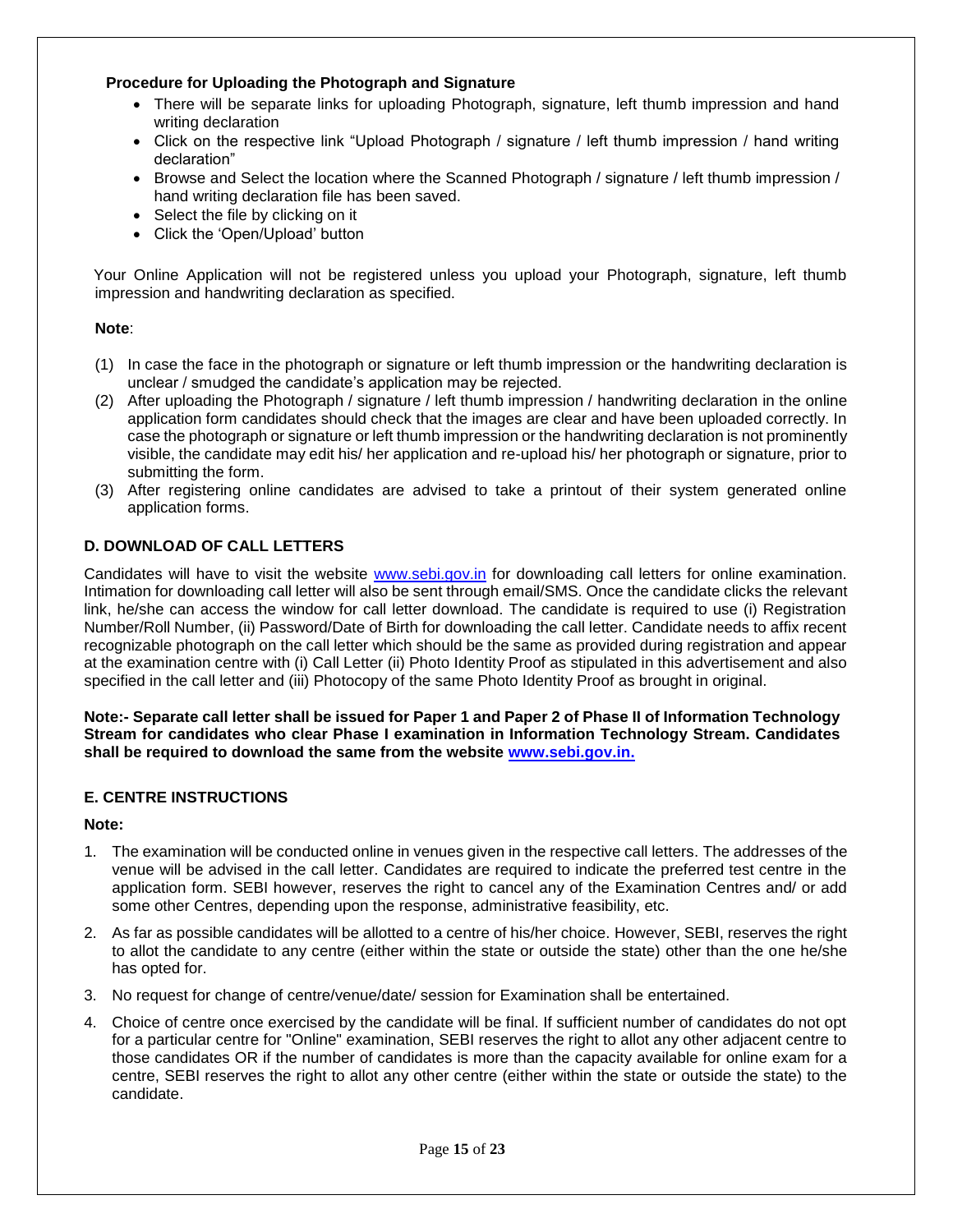5. Candidate will appear for the examination at an Examination Centre at his/her own risk and expenses and SEBI will not be responsible for any injury or losses etc., of any nature.

# **F. IDENTITY VERIFICATION**

In the examination hall as well as at the time of interview, the call letter along with original and a photocopy of the candidate's currently valid photo identity (bearing exactly the same name as it appears on the call letter) such as PAN Card/ Passport/ Driving License/ Voter's Card with photograph/ Bank Passbook with photograph/ Photo identity proof issued by a Gazetted Officer on official letterhead along with photograph/ Photo identity proof issued by a People's Representative on official letterhead along with photograph/ valid recent Identity Card issued by a recognized College/ University/ Aadhaar card with a photograph/ E-Aadhaar card with a photograph/ Employee ID in original/ Bar Council Identity Card with photograph should be submitted to the invigilator for verification. The candidate's identity will be verified with respect to his/her details on the call letter, in the Attendance List and requisite documents submitted. If identity of the candidate is in doubt the candidate may not be allowed to appear for the Examination.

Ration Card and Learner's Driving License are **not** valid ID proof.

**Note:** Candidates have to produce in original the photo identity proof and submit photocopy of the photo identity proof along with Examination Call Letter as well as the Interview Call Letter while attending the examination/ interview respectively, without which they will not be allowed to take up the examination/ interview. Candidates must note that the name as appearing on the call letter (provided during the process of registration) should exactly match the name as appearing on the photo identity proof. Female candidates who have changed first/last/middle name post marriage must take special note of this. If there is any mismatch between the name indicated in the Call Letter and Photo Identity Proof, the candidate will not be allowed to appear for the examination. In case of candidates who have changed their name, will be allowed only if they produce original Gazette notification / their original marriage certificate / affidavit in original. Photo ID should be valid as on the day of the examination.

Candidates reporting late i.e., after the reporting time specified on the call letter for examination will not be permitted to take the examination. The reporting time mentioned on the call letter will be prior to the start time of the test. Candidates may be required to be present at the venue for about 4-5 hours prior to the start of the examination for completion of various formalities such as verification and collection of various requisite documents, logging in, giving of instructions, etc.

## **BIOMETRIC DATA / IRIS – Capturing and Verification**

It has been decided to capture the biometric data (thumb impression) and the photograph of the candidates on the day of the Online Examination (Phase II) for the candidates who appear for the examination. **The photo captured will be matched with the photo uploaded by the candidate in the application. You must NOT change your appearance from the photo uploaded by you.**

The biometric data and photograph will be verified subsequently. Decision of the Biometric data verification authority with regard to its status (matched or mismatched) shall be final and binding upon the candidates. Candidates are requested to take care of the following points in order to ensure a smooth process

- If fingers are coated (stamped ink/ mehndi/ coloured, etc.), ensure to thoroughly wash them so that coating is completely removed before the exam / interview / joining day.
- If fingers are dirty or dusty, ensure to wash them and dry them before the finger print (biometric) is captured.
- Ensure fingers of both hands are dry. If fingers are moist, wipe each finger to dry them.
- If the primary finger (thumb) to be captured is injured/damaged, immediately notify the concerned authority in the test centre.

#### **Or**

**Photograph and IRIS will be captured at the examination venue. The photo captured will be matched with the photo uploaded by the candidate in the application. You must NOT change your appearance from the photo uploaded by you.**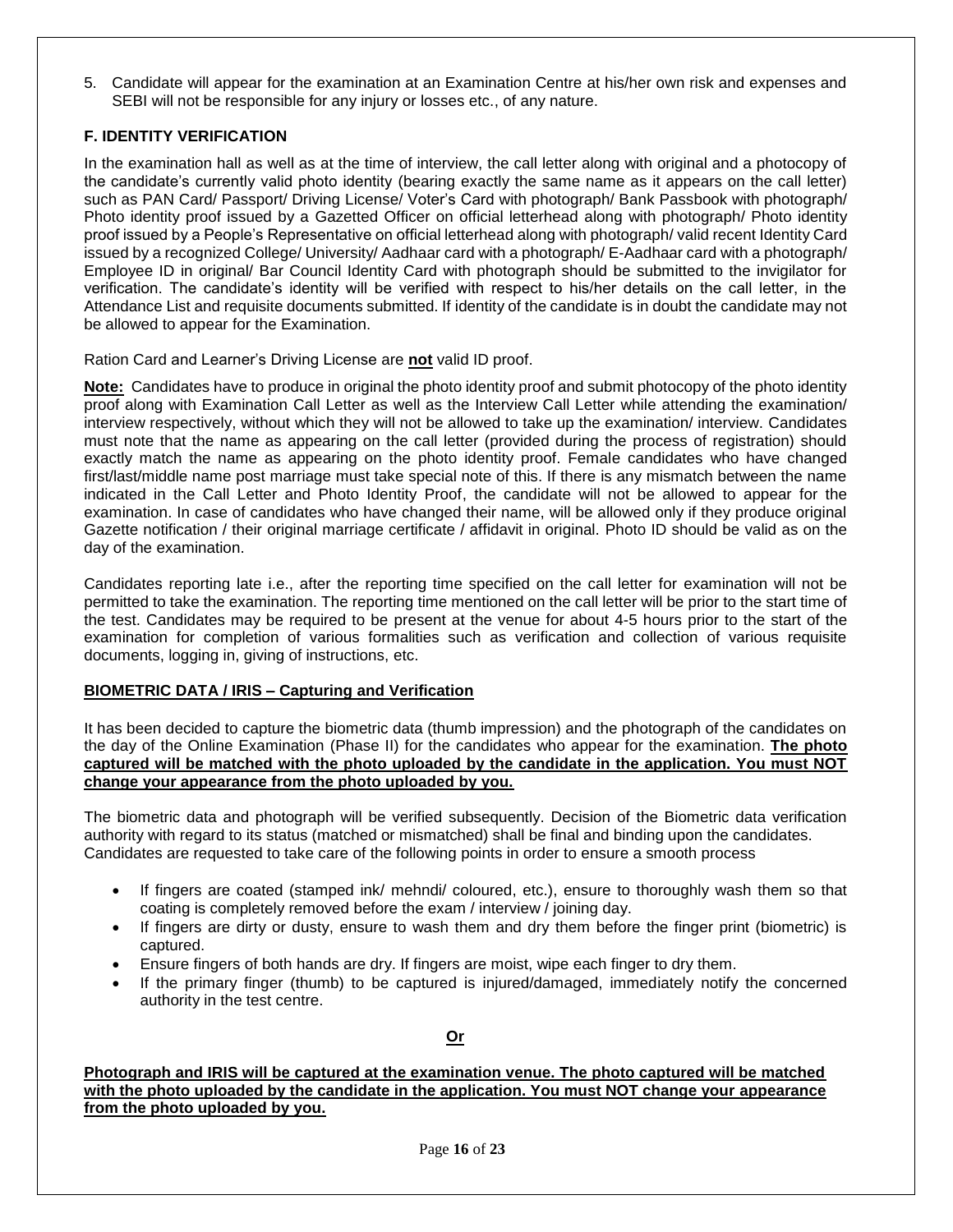**(IRIS scan is introduced in lieu of Biometric thumb impression due to covid-19 situation to avoid circulation of infection with multiple thumb impressions). Decision of the IRIS data verification authority with regard to its status (matched or mismatched) shall be final and binding upon the candidates. Refusal to participate in the process of IRIS scanning / verification on any occasion may lead to cancellation of candidature.** 

**With regards to the same, please note the following:**

**(a) 'LEFT EYE (IRIS)' will be captured for all the candidates.**

**(b) Candidates should remove Contact Lenses and Spectacles while capturing IRIS. Candidates are advised to avoid wearing contact lenses and prefer spectacles.**

**(c) There is no touch involved in IRIS scanning. Half feet distance between scanner and eye will be maintained.**

## **(Any failure to observe these points will result in non-admittance for the examination)**

## **G. ACTION AGAINST CANDIDATES FOUND GUILTY OF MISCONDUCT.**

Candidates are advised in their own interest that they should not furnish any particulars that are false, tampered with or fabricated and should not suppress any material information while submitting online application.

At the time of examination, interview or in a subsequent selection procedure, if a candidate is (or has been) found guilty of

- i. Using unfair means or
- ii. Impersonating or procuring impersonation by any person or
- iii. Misbehaving in the examination/interview hall or disclosing , publishing , reproducing, transmitting, storing or facilitating transmission and storage of contents of the test(s) or any information therein in whole or part thereof in any form or by any means, verbal or written, electronically or mechanically for any purpose or
- iv. Resorting to any irregular or improper means in connection with his/her candidature or
- v. Obtaining support for his/her candidature by any unfair means or
- vi. The use of any mobile phone (even in switched off mode), pager or any electronic equipment or programmable device or storage media like pen drive, smart watches etc. or camera or blue tooth devices or any other equipment or related accessories either in working or switched off mode capable of being used as a communication device during the examination is strictly prohibited. Such a candidate may in addition to rendering himself/herself liable to criminal prosecution, be liable:
	- a. To be disqualified from the examination for which he/she is a candidate.
	- b. To be debarred, either permanently or for a specified period, from any examination conducted by SEBI.
	- c. For termination of service, if he/she has already joined SEBI.

## **H. GENERAL INFORMATION:**

The possibility for occurrences of some problem in administration of the examination cannot be ruled out completely which may impact test delivery and/or result from being generated. In that event, every effort will be made to rectify the problem, which may include shifting the candidates to the other centers or to conduct of another examination if considered necessary. Decision of the SEBI in this regard shall be final. Candidates not willing to accept such change shall loose his/her candidature for this exam.

If the examination is held in more than one session, the scores across various sessions will be equated to adjust for slight differences in difficulty level of different test batteries used across sessions. More than one session are required if the nodes capacity is less or some technical disruption takes place at any centre or for any candidate.

SEBI would be analyzing the responses (answers) of individual candidates with those of other candidates to detect patterns of similarity of right and wrong answers. If from the analytical procedure adopted by SEBI in this regard, it is inferred/ concluded that the responses have been shared and scores obtained are not genuine/ valid, SEBI reserves the right to cancel the candidature of the concerned candidates and the result of such candidates (disqualified) will be withheld.

Instances for providing incorrect information and/or process violation by a candidate detected at any stage of the selection process will lead to disqualification of the candidate from the selection process and he/she may not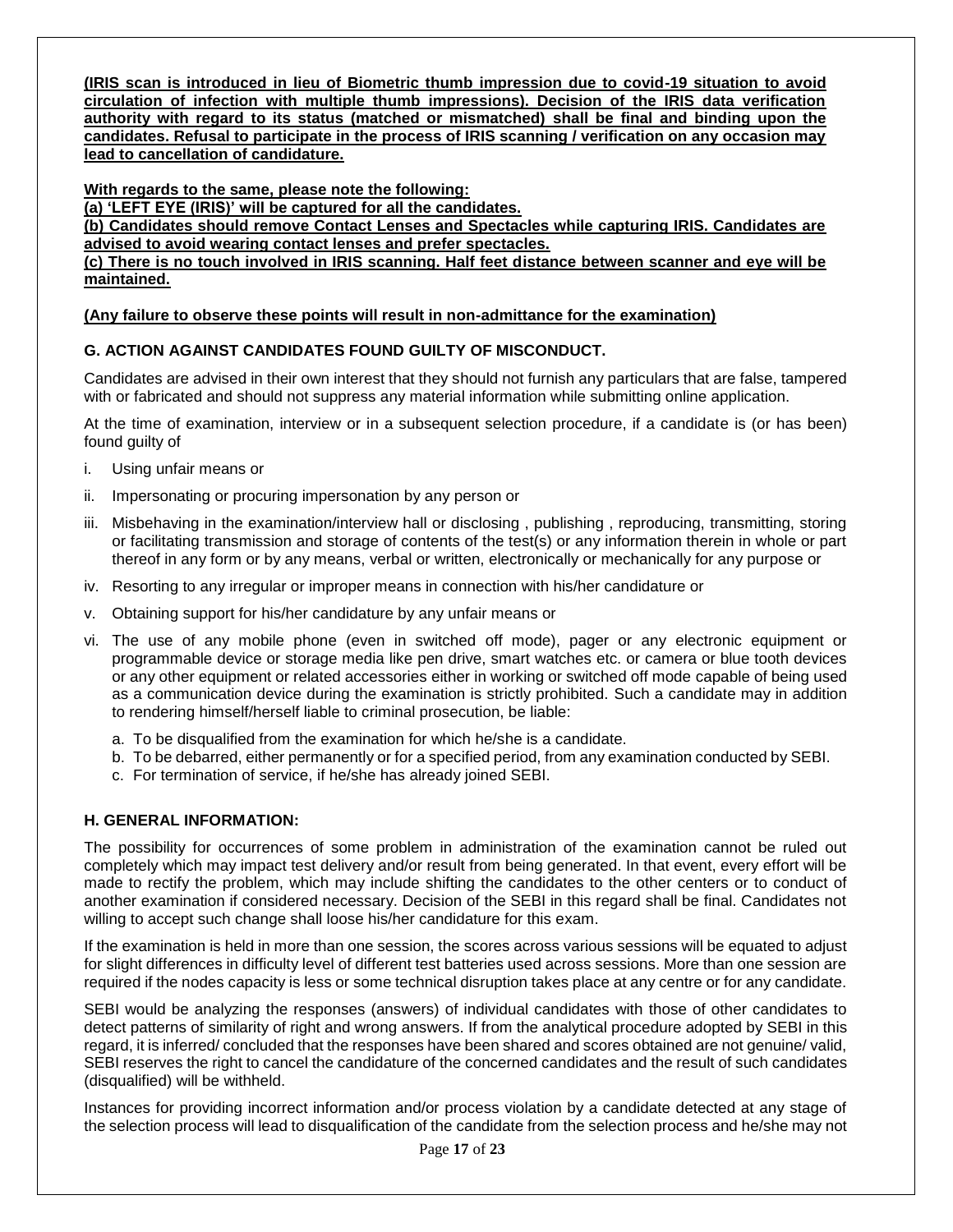be allowed to appear in any SEBI recruitment process in the future. If such instances go undetected during the current selection process but are detected subsequently, such disqualification will take place with retrospective effect.

Not more than one application should be submitted by any candidate. In case of multiple applications, only the latest valid (completed) application will be retained and the application fee/ intimation charges paid for the other multiple registration(s) will stand forfeited.

## **Notes:**

- After completing the procedure of applying on-line including payment of fees, the candidate should take a printout of the system generated on-line application form, ensure that the particulars filled in are accurate and retain it along with Registration Number and Password for future reference. They should not send this printout to the SEBI. If the online transaction has been successfully completed a Registration Number and Password will be generated. Candidates should note their Registration Number and Password for future reference.
- Please note that all the particulars mentioned in the online application including Name of the Candidate, Category, Date of Birth, Address, Mobile Number, Email ID, Centre of Examination, etc., will be considered as final and no change/modifications will be allowed after submission of the online application form. Candidates are hence requested to fill in the online application form with the utmost care as no correspondence regarding change of details will be entertained. The SEBI will not be responsible for any consequences arising out of furnishing of incorrect and incomplete details in the application or omission to provide the required details in the application form.
- An email/ SMS intimation with the Registration Number and Password generated on successful registration of the application will be sent to the candidate's email ID/ Mobile Number specified in the online application form as a system generated acknowledgement. **If candidates do not receive the email and SMS intimations at the email ID/ Mobile number specified by them, they may consider that their online application has not been successfully registered.**
- An online application which is incomplete **in any respect such as without photograph and signature uploaded in the online application form/ unsuccessful fee payment will not be considered as valid.**
- Candidates are advised in their own interest to apply on-line much before the closing date and not to wait till the last date for depositing the fee to avoid the possibility of disconnection/ inability/ failure to log on to the website on account of heavy load on internet/website jam.
- SEBI does not assume any responsibility for the candidates not being able to submit their applications within the last date on account of the aforesaid reasons or for any other reason beyond the control of the SEBI.
- Please note that the above procedure is the only valid procedure for applying. No other mode of application or incomplete steps would be accepted and such applications would be rejected.
- Any information submitted by an applicant in his/ her application shall be binding on the candidate personally and he/she shall be liable for prosecution/ civil consequences in case the information/details furnished by him/ her are found to be false at a later stage.

**Helpline: In case of any problem experienced in filling up the form, payment of fees/intimation charges, queries may be made at** <http://cgrs.ibps.in/>**. Do not forget to mention 'SEBI - Officer Grade A 2022' in the subject of the email.**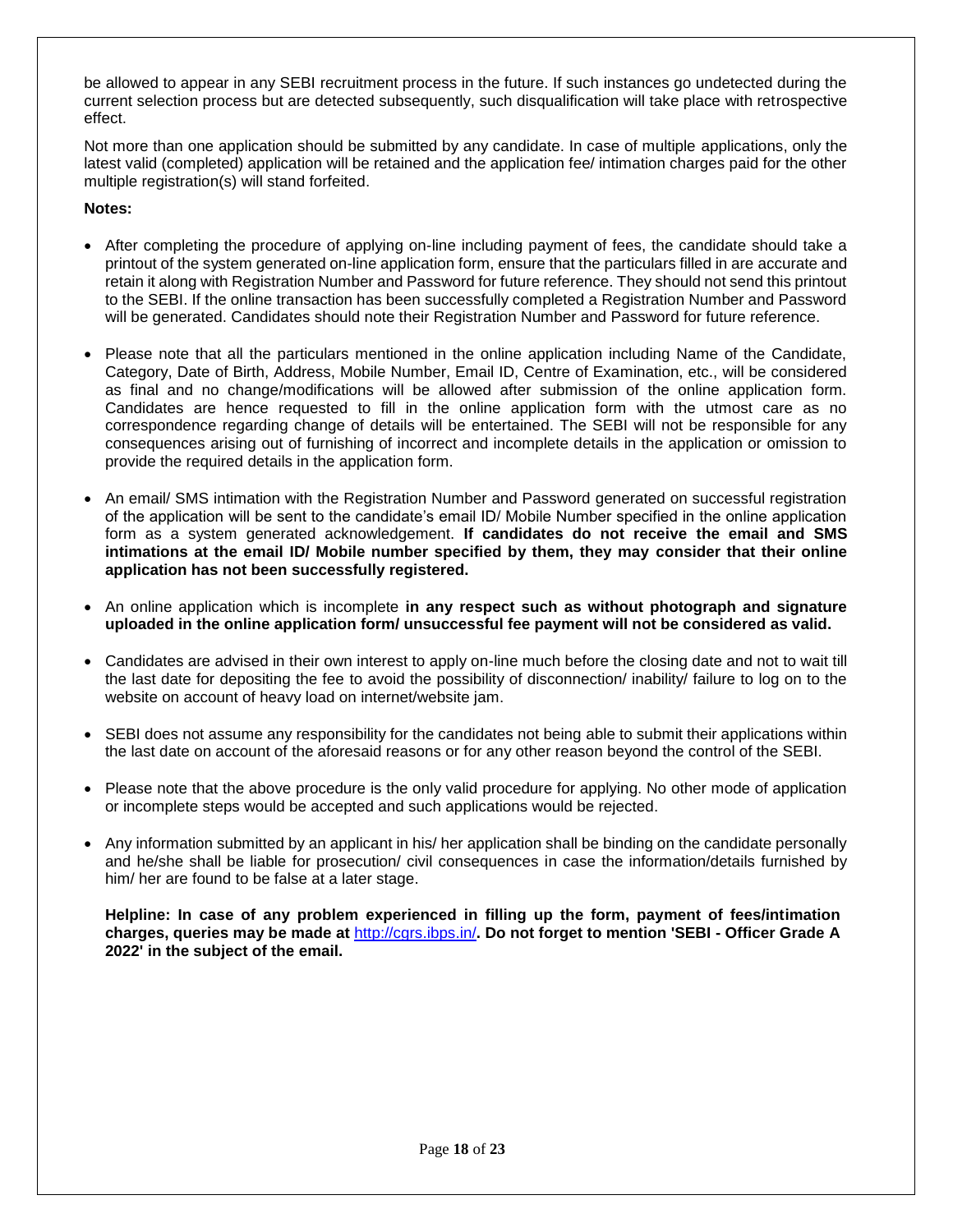#### **Annexure**

### **Syllabus for Paper 2 of Phase I & Phase II in General Stream (Common Syllabus for both phases)**

## **A. Commerce & Accountancy**

- a) Accounting as a financial information system;
- b) Accounting Standards with specific reference to Accounting for Depreciation, Inventories, Revenue Recognition, Fixed Assets, Foreign Exchange Transactions, Investments.
- c) Cash Flow Statement, Fund flow statement, Financial statement analysis; Ratio analysis;
- d) Accounting for Share Capital Transactions including Bonus Shares, Right Shares.
- e) Employees Stock Option and Buy-Back of Securities.
- f) Preparation and Presentation of Company Final Accounts.

# **B. Management**

- a) Management: its nature and scope; The Management Processes; Planning, Organization, Staffing, Directing and Controlling;
- b) The Role of a Manager in an Organization. Leadership: The Tasks of a Leader;
- c) Leadership Styles; Leadership Theories; A successful Leader versus an effective Leader.
- d) Human Resource Development: Concept of HRD; Goals of HRD;
- e) Motivation, Morale and Incentives: Theories of Motivation; How Managers Motivate; Concept of Morale; Factors determining morale; Role of Incentives in Building up Morale.
- f) Communication: Steps in the Communication Process; Communication Channels; Oral versus Written Communication; Verbal versus non-verbal Communication; upward, downward and lateral communication; Barriers to Communication, Role of Information Technology.

# **C. Finance**

## 1) **Financial System**

a) Role and Functions of Regulatory bodies in Financial Sector.

## 2) **Financial Markets**

a) Primary and Secondary Markets (Forex, Money, Bond, Equity, etc.), functions, instruments, recent developments.

## 3) **General Topics**

- a) Basics of Derivatives: Forward, Futures and Swap
- b) Recent Developments in the Financial Sector
- c) Financial Inclusion- use of technology
- d) Alternate source of finance, private and social cost-benefit, Public-Private Partnership
- e) Direct and Indirect taxes; Non-tax sources of Revenue, GST, Finance Commission, Fiscal Policy, Fiscal Responsibility and Budget Management Act (FRBM),
- f) Inflation: Definition, trends, estimates, consequences, and remedies (control): WPI, CPI components and trends.

# **D. Costing**

- **1.** Overview of Cost and Management Accounting Introduction to Cost and Management Accounting, Objectives and Scope of Cost and Management Accounting.
- **2.** Methods of Costing Single Output/ Unit Costing, Job Costing, Batch Costing, Contract Costing, Process/ Operation Costing, Costing of Service Sectors.
- **3.** Basics of Cost Control and Analysis (i) Standard Costing, (ii) Marginal Costing, (iii) Budget and Budgetary Control.
- **4.** Lean System and Innovation:
	- a) Introduction to Lean System
	- b) Just-in-Time (JIT)
	- c) Kaizen Costing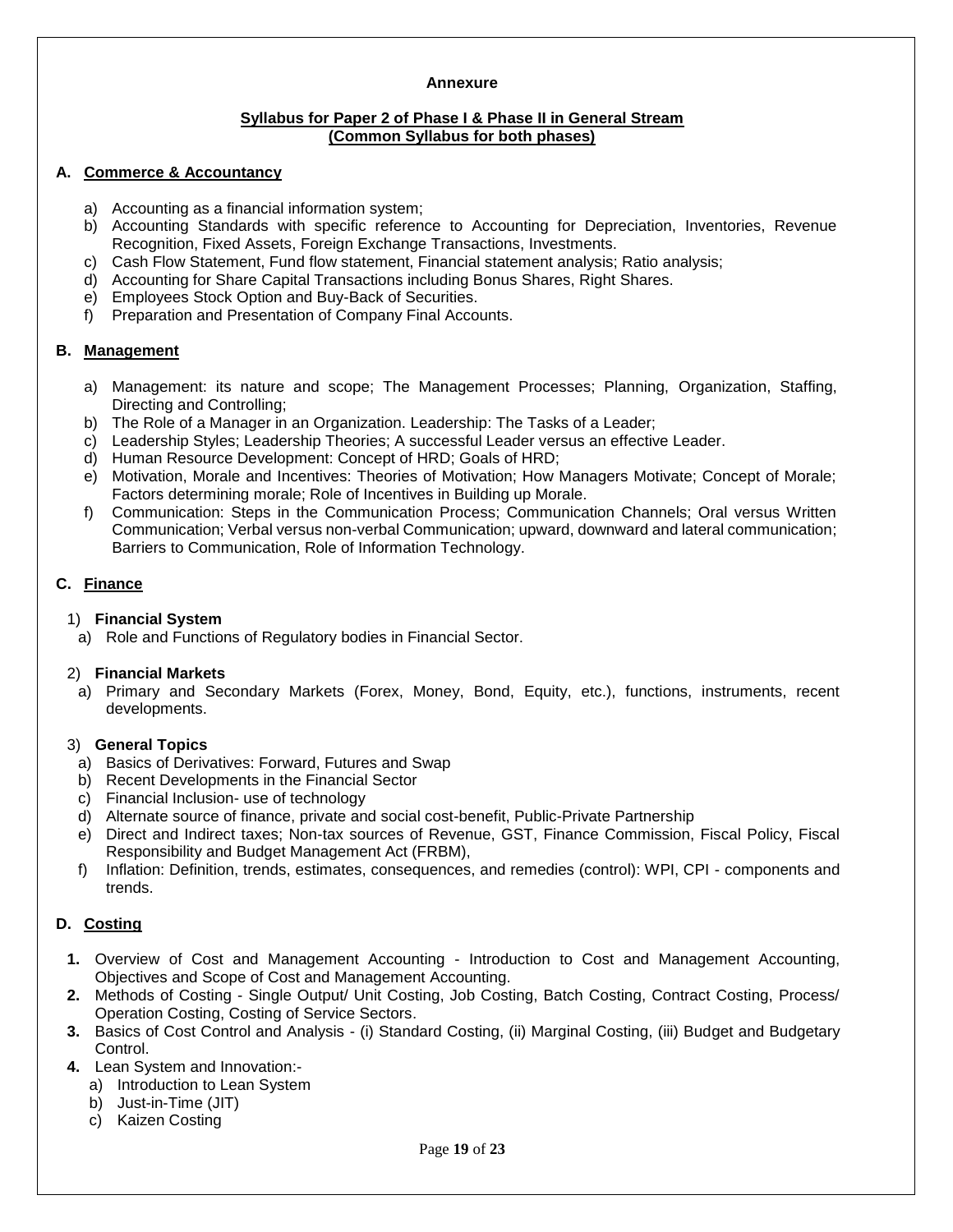- d) 5 Ss
- e) Total Productive Maintenance (TPM)
- f) Cellular Manufacturing/ One-Piece Flow Production Systems
- g) Six Sigma (SS)
- h) Introduction to Process Innovation and Business Process Re-engineering (BPR).

# **E. Companies Act**

The Companies Act, 2013 **–** Specific reference to Chapter III, Chapter IV, Chapter VIII, Chapter X, Chapter XI, Chapter XII and Chapter XXVII.

# **F. Economics**

- a) Demand and Supply, Market Structures, National Income: Concepts and Measurement, Classical & Keynesian Approach Determination of output and employment, Consumption Function, Investment Function, Multiplier and Accelerator, Demand and Supply for Money , IS – LM, Inflation and Phillips Curve, Business Cycles
- b) Balance of Payments, Foreign Exchange Markets, Inflation, Monetary and Fiscal Policy, Non-banking Financial Institutions.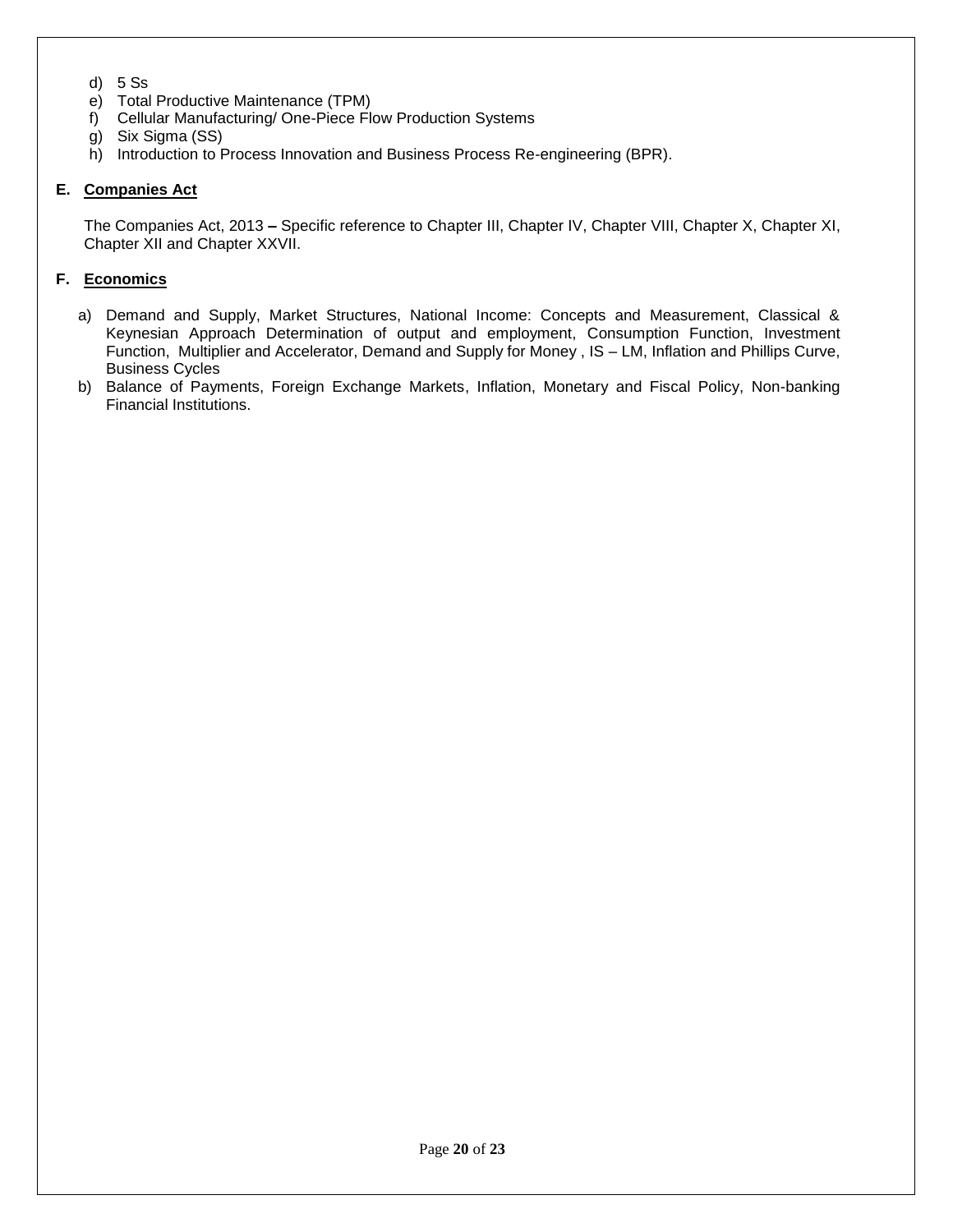**Specialized Subject (Legal / Information Technology / Engineering/ Research Streams/Official Language Stream):**

|            | <b>Phase</b> I                                                                                                                                                                                           |            |  |  |  |
|------------|----------------------------------------------------------------------------------------------------------------------------------------------------------------------------------------------------------|------------|--|--|--|
| SI.<br>No. | <b>Subject</b>                                                                                                                                                                                           | Weightage* |  |  |  |
| 1.         | Constitution of India – Preamble, Part I, Part III, Part IV, Part IVA, Part V,<br>Part VI, Part VIII, Part IXA, Part IXB, Part XI.                                                                       | 10%        |  |  |  |
| 2.         | Law of Contracts – Indian Contract Act, 1872 (Chapters I to VI), Specific<br>Relief Act, 1963.                                                                                                           | 10%        |  |  |  |
| 3.         | Criminal Law - Indian Penal Code, 1860 (Chapters I, II, III, IV, V, VA, VI,<br>IX, XVII); Code of Criminal Procedure, 1973.                                                                              | 15%        |  |  |  |
| 4.         | Law of Evidence - Indian Evidence Act, 1872.                                                                                                                                                             |            |  |  |  |
| 5.         | Code of Civil Procedure, 1908 – Part I, Part II.                                                                                                                                                         |            |  |  |  |
| 6.         | Administrative Law and Principles of Natural Justice                                                                                                                                                     | 10%        |  |  |  |
| 7.         | Jurisprudence and Interpretation of Statutes                                                                                                                                                             | 10%        |  |  |  |
| 8.         | Important Latin terms and maxims                                                                                                                                                                         |            |  |  |  |
| 9.         | Law of Torts and Consumer Protection Act, 2019                                                                                                                                                           | 5%         |  |  |  |
| 10.        | Arbitration and Conciliation Act, 1996 – Part I                                                                                                                                                          | 5%         |  |  |  |
| 11.        | Transfer of Property Act, 1882 - Chapter III, Chapter IV, Chapter V.                                                                                                                                     | 5%         |  |  |  |
| 12.        | Companies Act, 2013 - Chapter I, Chapter II, Chapter III, Chapter IV,<br>Chapter V, Chapter VII, Chapter VIII, Chapter IX, Chapter X, Chapter XI,<br>Chapter XII, Chapter XIII, Chapter XV, Chapter XVI. | 15%        |  |  |  |
| 13.        | Securities Laws - SEBI Act, 1992, SC(R) Act, 1956, Depositories Act, 1996                                                                                                                                | 15%        |  |  |  |

# **Syllabus for Paper 2 of Phase I & Phase II in Legal Stream**

**\*** Weightages are indicative only

|     | <b>Phase II</b>                                                                  |            |  |  |  |
|-----|----------------------------------------------------------------------------------|------------|--|--|--|
| SI. | <b>Subject</b>                                                                   | Weightage* |  |  |  |
| No. |                                                                                  |            |  |  |  |
| 1.  | Constitution of India – Preamble, Part I, Part III, Part IV, Part IVA, Part V,   | 10%        |  |  |  |
|     | Part VI, Part VIII, Part IXA, Part IXB, Part XI, Part XII, Part XIII, Part XIV,  |            |  |  |  |
|     | Part XIVA, Part XX.                                                              |            |  |  |  |
| 2.  | Law of Contracts - Indian Contract Act, 1872 (Chapters VIII to X), Indian        | 10%        |  |  |  |
|     | Partnership Act, 1932, Specific Relief Act, 1963                                 |            |  |  |  |
| 3.  | Criminal Law - Indian Penal Code, 1860 (Chapters I, II, III, IV, V, VA, VI, IX,  | 10%        |  |  |  |
|     | XVII, XXI, XXII, XXIII); Code of Criminal Procedure, 1973.                       |            |  |  |  |
| 4.  | Law of Evidence - Indian Evidence Act, 1872.                                     |            |  |  |  |
| 5.  | Code of Civil Procedure, 1908 - Part I, Part II, Part III, Part IV, Part V, Part |            |  |  |  |
|     | VII, Schedule I.                                                                 |            |  |  |  |
| 6.  | Administrative Law and Principles of Natural Justice                             | 10%        |  |  |  |
| 7.  | Jurisprudence and Interpretation of Statutes                                     |            |  |  |  |
| 8.  | Important Latin terms and maxims                                                 |            |  |  |  |
| 9.  | Law of Torts and Consumer Protection Act, 2019                                   | 15%        |  |  |  |
| 10. | Arbitration and Conciliation Act, 1996 - Part I, Part III, Part IV.              |            |  |  |  |
| 11. | Transfer of Property Act, 1882 – Chapter III, Chapter IV, Chapter V.             |            |  |  |  |
| 11. | Law of Trusts - Parties to a Trust Deed and Duties of Trustees.                  |            |  |  |  |
| 12. | Corporate Law - Companies Act, 2013 (Chapter I, Chapter II, Chapter III,         | 20%        |  |  |  |
|     | Chapter IV, Chapter V, Chapter VII, Chapter VIII, Chapter IX, Chapter X,         |            |  |  |  |
|     | Chapter XI, Chapter XII, Chapter XIII, Chapter XV, Chapter XVI, Chapter          |            |  |  |  |
|     | XXVII, Chapter XXVIII, Chapter XXIX);                                            |            |  |  |  |
|     | Limited Liability Partnership Act, 2008;                                         |            |  |  |  |
|     | Insolvency and Bankruptcy Code, 2016 (Part I, Part II)                           |            |  |  |  |
| 13. | Taxation - General principles, Capital Gains Tax, Securities Transaction Tax     | 5%         |  |  |  |
| 14. | Securities Laws - SEBI Act, 1992, SC(R) Act, 1956, Depositories Act, 1996        | 20%        |  |  |  |

**\*** Weightages are indicative only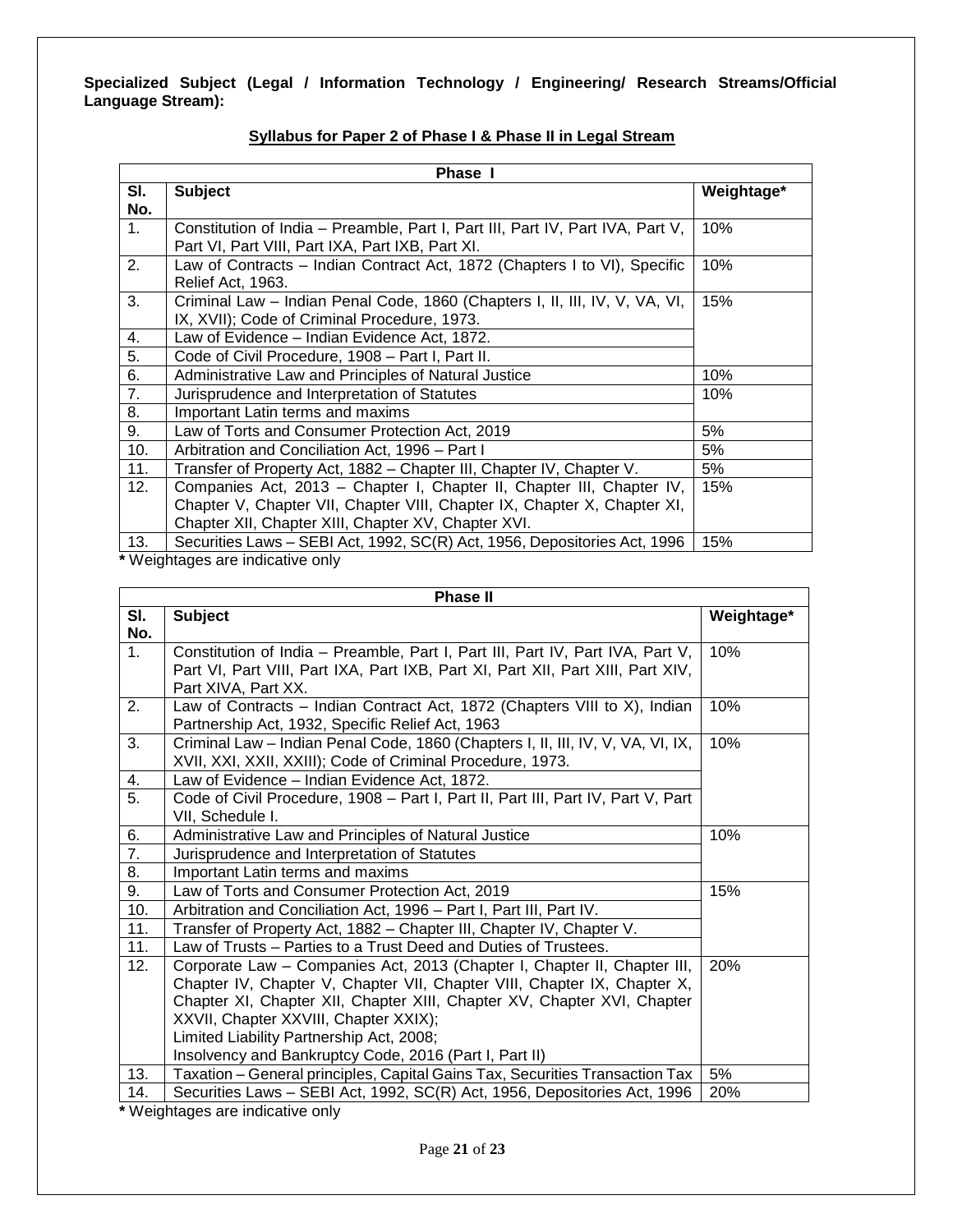# **Syllabus for Paper 2 of Phase I in Information Technology Stream**

| <b>Phase I</b> |                                                |                                                                                                                                                                                                                                                                                 |            |  |
|----------------|------------------------------------------------|---------------------------------------------------------------------------------------------------------------------------------------------------------------------------------------------------------------------------------------------------------------------------------|------------|--|
| Sr. No.        | <b>Topic</b>                                   | <b>Details</b>                                                                                                                                                                                                                                                                  | Weightage* |  |
| 1 <sub>1</sub> | Database<br>Concepts                           | ER-model. Relational model: relational algebra, tuple<br>calculus, Integrity constraints, normal forms. File<br>organization, indexing (e.g., B and B+ trees),<br>Transactions and concurrency control.                                                                         | 10         |  |
| 2.             | <b>SQL Queries</b>                             | Select, view, truncate, delete, update, alter, Inner join,<br>different types of outer joins,, use of aggregate<br>functions, Union, intersection, except, in and exist<br>clauses, nested queries                                                                              | 10         |  |
| 3.             | Programming<br>Concepts (Java<br>$/C C++$      | Program control (iteration, recursion, Functions),<br>Scope of variables, Binding of variables & functions,<br>passing,<br>Functional<br>Parameter<br>and<br>Logic<br>Programming, OOPS Concepts, Inheritance, Class and<br>object, Constructors, Functions, Exception Handling | 30         |  |
| 4.             | Data Analytics<br>Languages<br>(Python / R)    | Slicing, Data<br>reshaping,<br>Regex,<br>Dataframes,<br>Dictionaries and Sets, File Management, Classes and<br>Functions, Data Mining, Lists, Importing and exporting<br>data, charts and graphs                                                                                | 10         |  |
| 5.             | Algorithms<br>for<br>problem<br>solving        | Tree and graph traversals, Connected components,<br>Spanning trees, Shortest paths; hashing, Sorting,<br>Searching; Design techniques (Greedy, Dynamic<br>Programming, Divide-and-conquer)                                                                                      | 10         |  |
| 6.             | Networking<br>Concepts                         | ISO/OSI stack, LAN Technologies (Ethernet, Token<br>ring), TCP/UDP, IP, Basic concepts of switches,<br>gateways, and routers, Application layer protocols<br>(DNS, SMTP, POP, FTP, HTTP), Firewalls                                                                             | 10         |  |
| 7.             | Information<br>&<br>Cyber Security<br>Concepts | Cyber Attacks, Software Development Security,<br>Network security, Authentication, CIA - Confidentiality,<br>Integrity and Availability, Network Audit, Systems Audit                                                                                                           | 10         |  |
| 8.             | Data<br>warehousing                            | Data Extraction, Data Cleaning, Data Transformation,<br>Data Loading, Metadata, Data Cube, Data Mart, Data<br>Models,                                                                                                                                                           | 5          |  |
| 9.             | Shell<br>Programming                           | Shell Scripting Basics, Shell Variables, Shell Script<br>Arguments, If Statement, Loop, Return, Basic UNIX<br>commands                                                                                                                                                          | 5          |  |
| <b>Total</b>   |                                                |                                                                                                                                                                                                                                                                                 | 100        |  |

**\*** Weightages are indicative only

# **Syllabus for Paper 2 of Phase II in Information Technology Stream**

| <b>SN</b>     | <b>Topic</b>           | Concept                                                                                                                               | Language used to<br>test the concepts | Weightage* |
|---------------|------------------------|---------------------------------------------------------------------------------------------------------------------------------------|---------------------------------------|------------|
|               | Algorithms             | Searching,<br>Sorting,<br>Greedy<br>Algorithms, Dynamic Programming,<br>Backtracking, Divide and Conquer,<br><b>Pattern Searching</b> | C++/JAVA/Python                       | 40         |
| $\mathcal{P}$ | Data Structure         | Array, Linked List, Stack, Queue,<br>Binary Tree, Indexing, Binary Search<br>Tree, Heap, Hashing, Matrix                              | C++/JAVA/Python                       | 40         |
| 3             | String<br>Manipulation | Length, Substring, Regex, Search                                                                                                      | C++/JAVA/Python                       | 20         |
| <b>Total</b>  |                        |                                                                                                                                       |                                       | 100        |

**\*** Weightages are indicative only